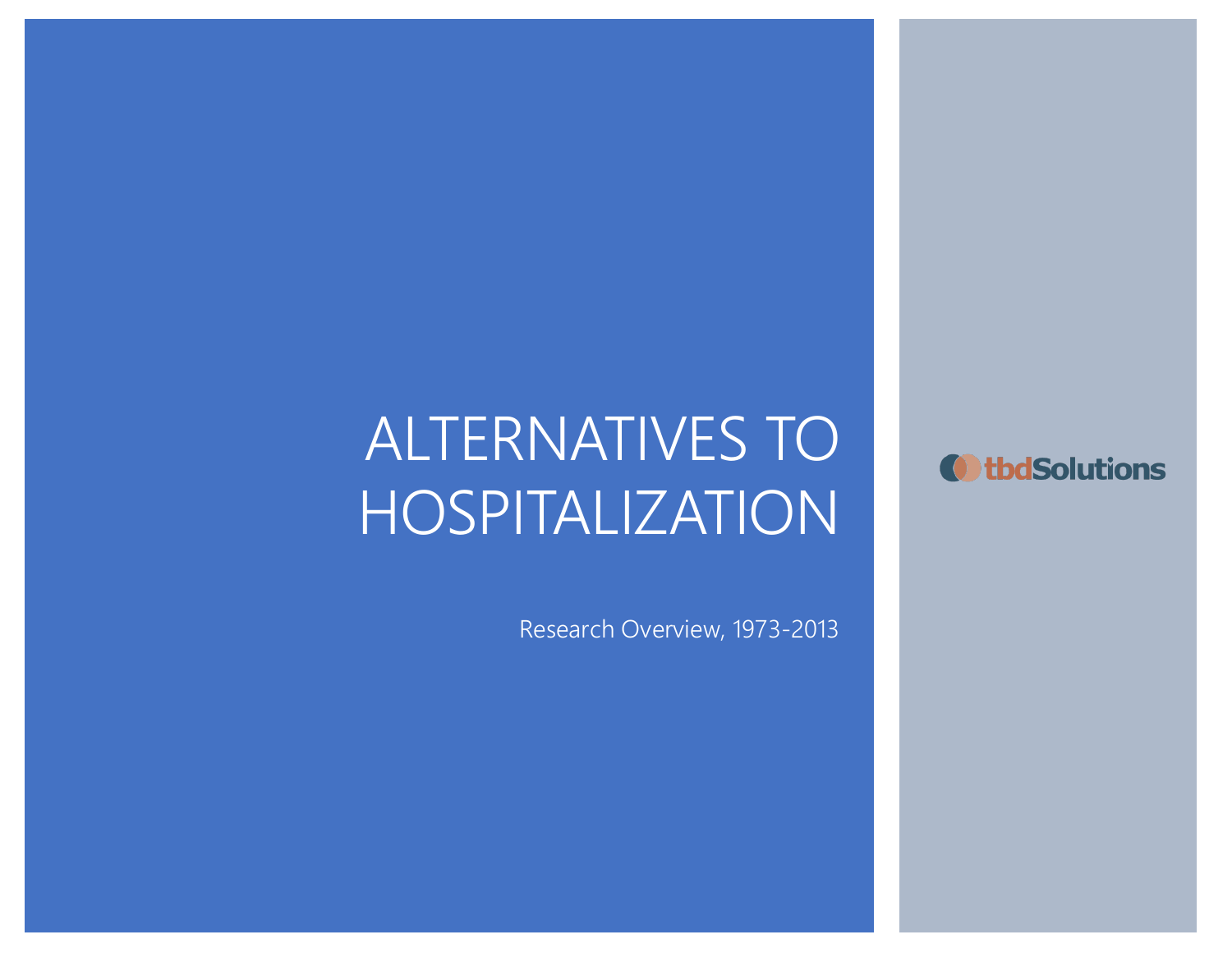

#### **Overview**

Since the signing of the Community Mental Health Act in 1963, numerous community-based settings have emerged to provide emergent mental health crisis services as an alternative or compliment to inpatient psychiatric services. With over 40 years of research demonstrating their efficacy, these alternatives to hospitalization are garnering attention and accolades as cost-efficient and effective methods of care that boast high client satisfaction.

This overview of research articles, initially compiled by TBD Solutions in 2018, intends to provide a snapshot into the body of research around alternatives to hospitalization while encouraging providers, payers, and system administrators to consider the impact subacute crisis stabilization services can have in their communities.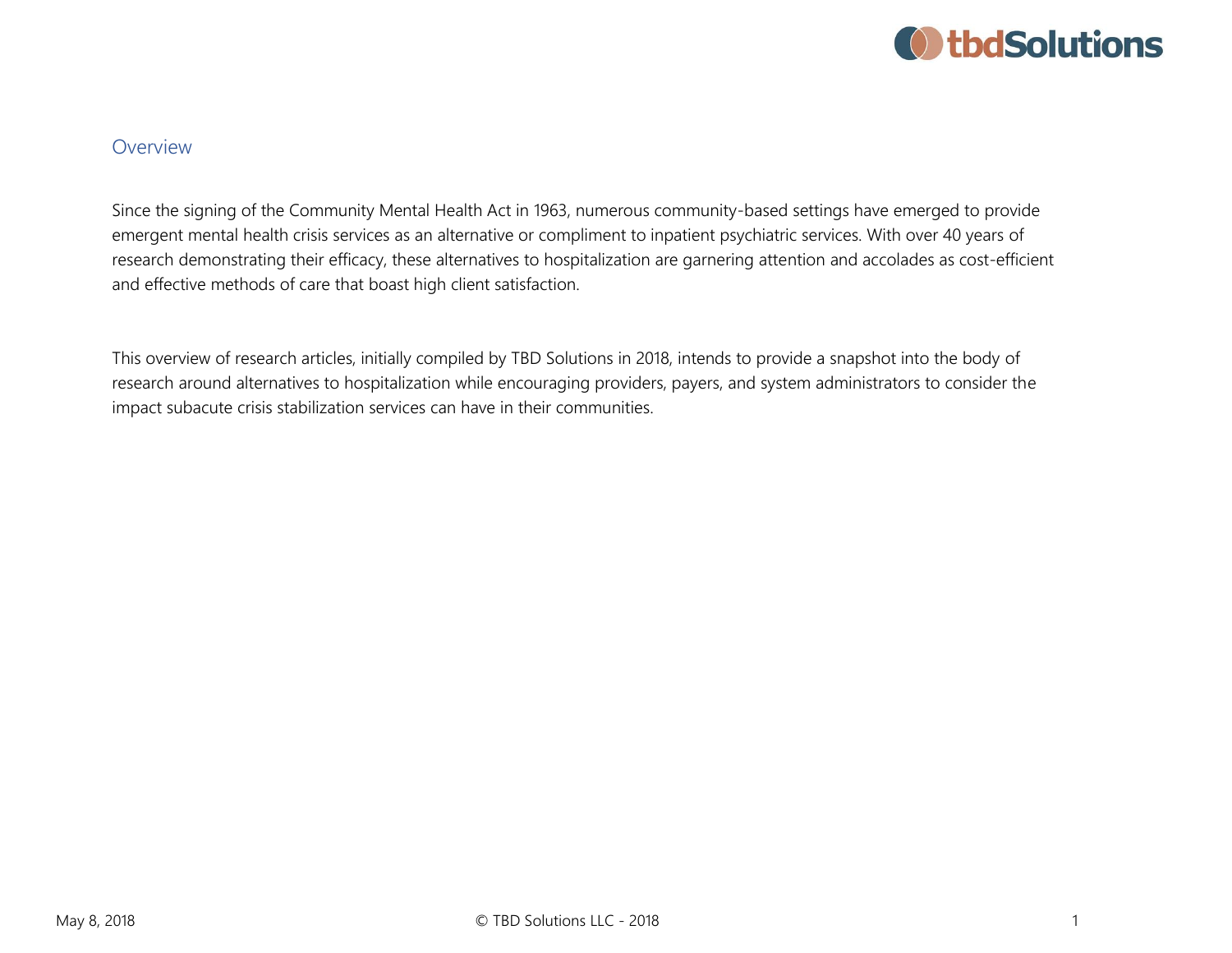

| Factor                  | Meaning                                           |
|-------------------------|---------------------------------------------------|
| Cost                    | Cost of Treatment                                 |
| Outcomes                | <b>Clinical Outcomes</b>                          |
| Satisfaction            | Client Satisfaction                               |
| Accessibility           | Timely Access to Care                             |
| Diversion               | Diversion from Psychiatric Hospitalization / E.R. |
| L.O.S.                  | Shorter Length of Stay                            |
| F                       | Favorable Effect                                  |
| $\overline{\mathsf{S}}$ | Same or Similar Effect                            |
|                         | Unfavorable Effect                                |

| <b>Study</b>                                                                                                                                                                                                                                                                                                                                                                                                                                                                                                                                                                                                                                                                                                                                                                                                                                                                                                                                                                                                                              | Location   | Program<br><b>Type</b>        | <b>Contributors</b>                                                                                       | Population                                   | Cost | Outcomes | Satisfaction | Accessibility | Diversion | O.S. |
|-------------------------------------------------------------------------------------------------------------------------------------------------------------------------------------------------------------------------------------------------------------------------------------------------------------------------------------------------------------------------------------------------------------------------------------------------------------------------------------------------------------------------------------------------------------------------------------------------------------------------------------------------------------------------------------------------------------------------------------------------------------------------------------------------------------------------------------------------------------------------------------------------------------------------------------------------------------------------------------------------------------------------------------------|------------|-------------------------------|-----------------------------------------------------------------------------------------------------------|----------------------------------------------|------|----------|--------------|---------------|-----------|------|
| A Comparison of Two Crisis Housing Alternatives to<br><b>Psychiatric Hospitalization (1989)</b><br>Gary R. Bond, Thomas F. Witheridge, Daniel Wasmer, Jerry<br>Dincin, Shirley A. McRae, John Mayes, Rebecca S. Ward<br><b>Summary</b><br>This study compared outcomes for demographically matched<br>clients four months after their admission to two short-term<br>crisis programs. The programs provided crisis housing and case<br>management services as alternatives to psychiatric<br>hospitalization for clients with severe and persistent mental<br>illness. One program met housing needs by purchasing shelter<br>in hotels and boarding houses, and the other provided lodging<br>in an eight-bed crisis house. In both programs, two-thirds of<br>the clients avoided hospitalization during four-month follow-<br>up, and both programs were effective in stabilizing clients'<br>housing and financial situations. Client costs were similar in<br>both programs. There was a higher staff turnover in crisis<br>housing. | Illinois   | Short-term<br>crisis programs | Conducted by<br><b>Illinois</b><br>Department of<br>Mental Health<br>and<br>Developmental<br>disabilities | <b>Black males</b><br>avg. 32.1 years<br>old | F    |          |              |               | F.        |      |
| A Model to Replace Psychiatric Hospitals (1976)<br>Paul R. Polack, Michael W. Kirby<br>Summary                                                                                                                                                                                                                                                                                                                                                                                                                                                                                                                                                                                                                                                                                                                                                                                                                                                                                                                                            | Denver, CO | Crisis<br>Intervention        | Published by<br>Journal of<br>Nervous and                                                                 | White men and<br>women                       |      |          | г            |               |           |      |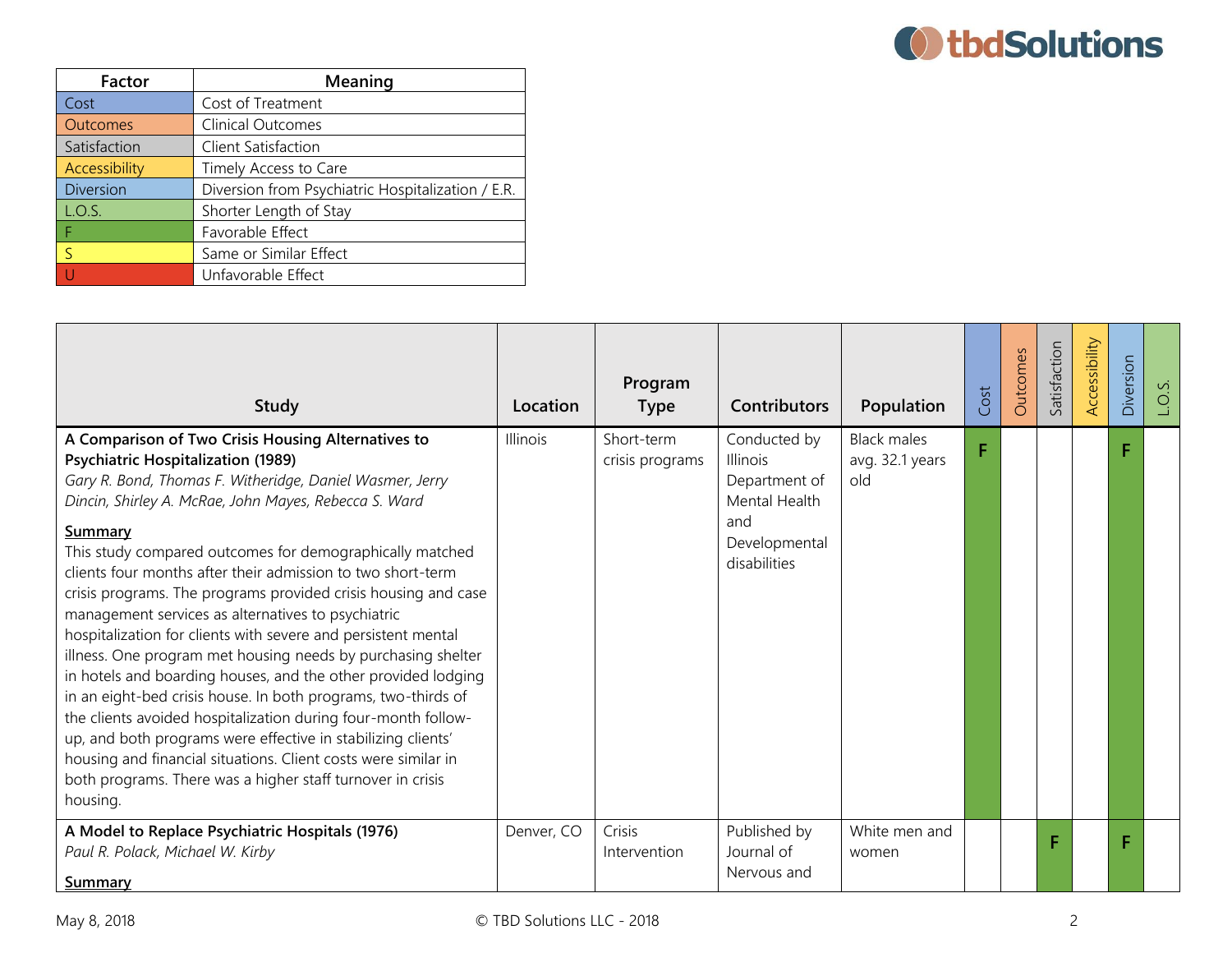| <b>Study</b>                                                                                                                                                                                                                                                                                                                                                                                                                                                                                                                                                                                                                                                                                                                                                                                                                                                                                                                                                                                                                           | Location          | Program<br><b>Type</b>                                               | <b>Contributors</b>                                                                                                                         | Population | Cost | Outcomes | Satisfaction | Accessibility | Diversion | $\overline{O}$ |
|----------------------------------------------------------------------------------------------------------------------------------------------------------------------------------------------------------------------------------------------------------------------------------------------------------------------------------------------------------------------------------------------------------------------------------------------------------------------------------------------------------------------------------------------------------------------------------------------------------------------------------------------------------------------------------------------------------------------------------------------------------------------------------------------------------------------------------------------------------------------------------------------------------------------------------------------------------------------------------------------------------------------------------------|-------------------|----------------------------------------------------------------------|---------------------------------------------------------------------------------------------------------------------------------------------|------------|------|----------|--------------|---------------|-----------|----------------|
| A comprehensive system of community treatment in southwest<br>Denver has reduced the need for adult psychiatric inpatient<br>beds to less than 1/100,000 population. Six small, community-<br>based therapeutic environments, crisis intervention, home<br>treatment, social systems intervention, and rapid tranquilization<br>comprise the essential components of this total community<br>care system. The system operates within the framework of<br>citizen participation and community control, the elimination of<br>formal staff offices, and a focus on working in real-life setting<br>of the client and his family. To evaluate the effectiveness of<br>community care, patients about to be hospitalized were<br>randomly assigned to a psychiatric hospital or to community<br>alternative treatment. Outcome measures at discharge and at<br>follow-up completed by the client himself, treatment staff, and<br>family members indicate that community treatment was more<br>effective than psychiatric hospitalization. |                   |                                                                      | mental Disease<br>by the Williams<br>and Wilkins Co                                                                                         |            |      |          |              |               |           |                |
| A Randomized Study Comparing the Treatment<br>environment in Alternative and Hospital-Based Acute<br>Psychiatric Care (2009)<br>William B. Hawthorne, Elizabeth E. Green, David Folsom, James<br>B. Lohr<br><b>Summary</b><br>Programs that offer alternatives to hospital-based acute<br>psychiatric care have reported promising results of lower costs,<br>equivalent or superior outcomes, and greater patient<br>outcomes. This study supplements previous research that<br>compared the outcomes, satisfaction, and cost of hospital-<br>based care and one such alternative program, short term acute<br>residential treatment (START), with an analysis of patient and<br>staff perceptions of the treatment environments.                                                                                                                                                                                                                                                                                                     | California        | Alternative<br>Care, short<br>term acute<br>residential<br>treatment | Grant funded<br>through the<br><b>Health Services</b><br>Research and<br>Development<br>Service of the<br>Veterans Health<br>Administration | Veterans   |      |          | F            |               |           |                |
| Patient Outcome After Treatment in a Community-Based<br><b>Crisis Stabilization Unit (2009)</b><br>Charlotte L. Adams, Rif S. El-Mallakh                                                                                                                                                                                                                                                                                                                                                                                                                                                                                                                                                                                                                                                                                                                                                                                                                                                                                               | Louisville,<br>KY | Crisis<br>Stabilization<br>Unit                                      | Published by<br>Journal of<br>Behavioral                                                                                                    |            | F    |          | F            |               |           |                |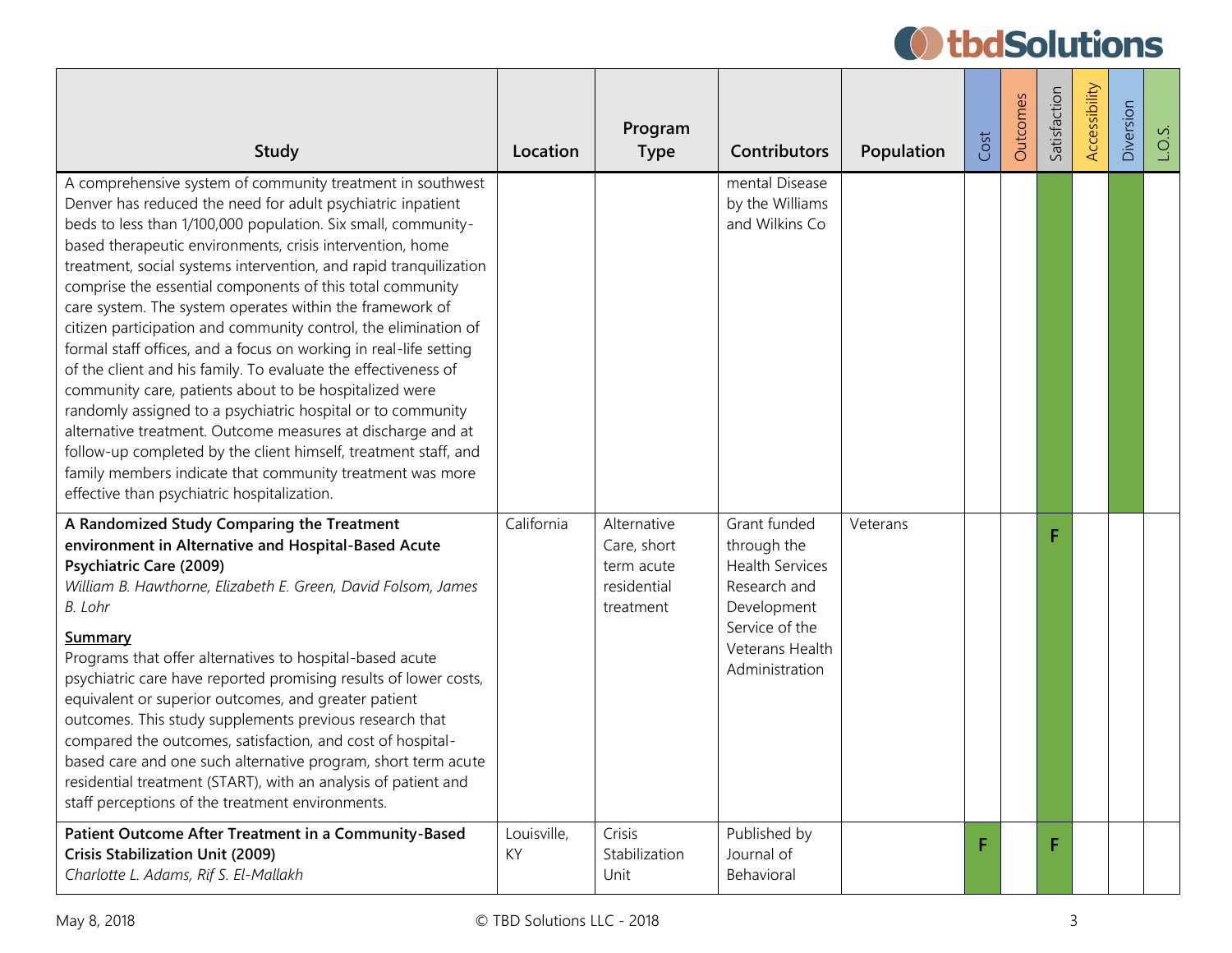| <b>Study</b>                                                                                                                                                                                                                                                                                                                                                                                                                                                                                                                                                                                                                                                                                         | Location                                                                                                | Program<br><b>Type</b>                                                                         | <b>Contributors</b>                                                                                                                           | Population                                                     | Cost | Outcomes | Satisfaction | Accessibility | Diversion | LO <sub>S</sub> . |
|------------------------------------------------------------------------------------------------------------------------------------------------------------------------------------------------------------------------------------------------------------------------------------------------------------------------------------------------------------------------------------------------------------------------------------------------------------------------------------------------------------------------------------------------------------------------------------------------------------------------------------------------------------------------------------------------------|---------------------------------------------------------------------------------------------------------|------------------------------------------------------------------------------------------------|-----------------------------------------------------------------------------------------------------------------------------------------------|----------------------------------------------------------------|------|----------|--------------|---------------|-----------|-------------------|
| Summary<br>Community-based residential treatment for acute psychiatric<br>crisis has been proposed as an alternative to inpatient<br>hospitalization, but there is a dearth of adequate outcome<br>studies. The authors examined naturalistic symptomatic and<br>treatment outcomes in patients admitted to a residential crisis<br>treatment program. Nonetheless, community-based crisis<br>stabilization units appear to be cost-effective alternatives to<br>inpatient hospitalization for selected patients.                                                                                                                                                                                    |                                                                                                         |                                                                                                | <b>Health Services</b><br>and Research                                                                                                        |                                                                |      |          |              |               |           |                   |
| An Emergency Housing Program as an Alternative to<br><b>Inpatient Treatment for Persons with Severe Mental Illness</b><br>(2001)<br>Renee Goodwin, John S. Lyons<br>Summary<br>This study evaluated the feasibility and effectiveness of an<br>emergency housing program as a step-down program after<br>inpatient care, as a step-up program from community-based<br>living, and as an alternative to inpatient care for individuals<br>with serious mental illness who sought treatment at an urban<br>medical center. This study included those who were placed in<br>an emergency housing, some met criteria for hospital<br>admission and some did not meet criteria for hospital<br>admission. | Columbia<br>University<br>(New York<br>City) and<br>Northweste<br>rn<br>University<br>(Chicago)         | Alternative to<br>Inpatient<br>Treatment,<br>step-up and<br>step-down<br>used as<br>comparison | Published by<br>journal:<br>Psychiatric<br>Services                                                                                           | White men and<br>women (mostly<br>men), lower-<br>middle class |      | F        |              |               |           |                   |
| Treatment of Acute Psychosis Without Neuroleptics: Two-<br>Year Outcomes from the Soteria Project (2003)<br>John R. Bola, Loren R. Mosher<br><b>Summary</b><br>Soteria treatment resulted in better 2-year outcomes for<br>patients with newly diagnosed schizophrenia spectrum<br>psychoses, particularly for completing subjects and for those<br>with schizophrenia. In addition, only 58% of Soteria subjects<br>received antipsychotic medications during the follow-up                                                                                                                                                                                                                         | University<br>of Southern<br>California<br>(Los<br>Angeles)<br>and Soteria<br>Associates<br>(San Diego) | Residential<br>treatment in<br>the community<br>w/ minimal use<br>of antipsychotic             | Published by<br>the Journal of<br>Nervous and<br>Mental Disease,<br>Funded by<br>grants from the<br>national<br>Institute of<br>Mental Health | Individuals<br>diagnosed with<br>schizophrenia                 |      | F        |              |               |           |                   |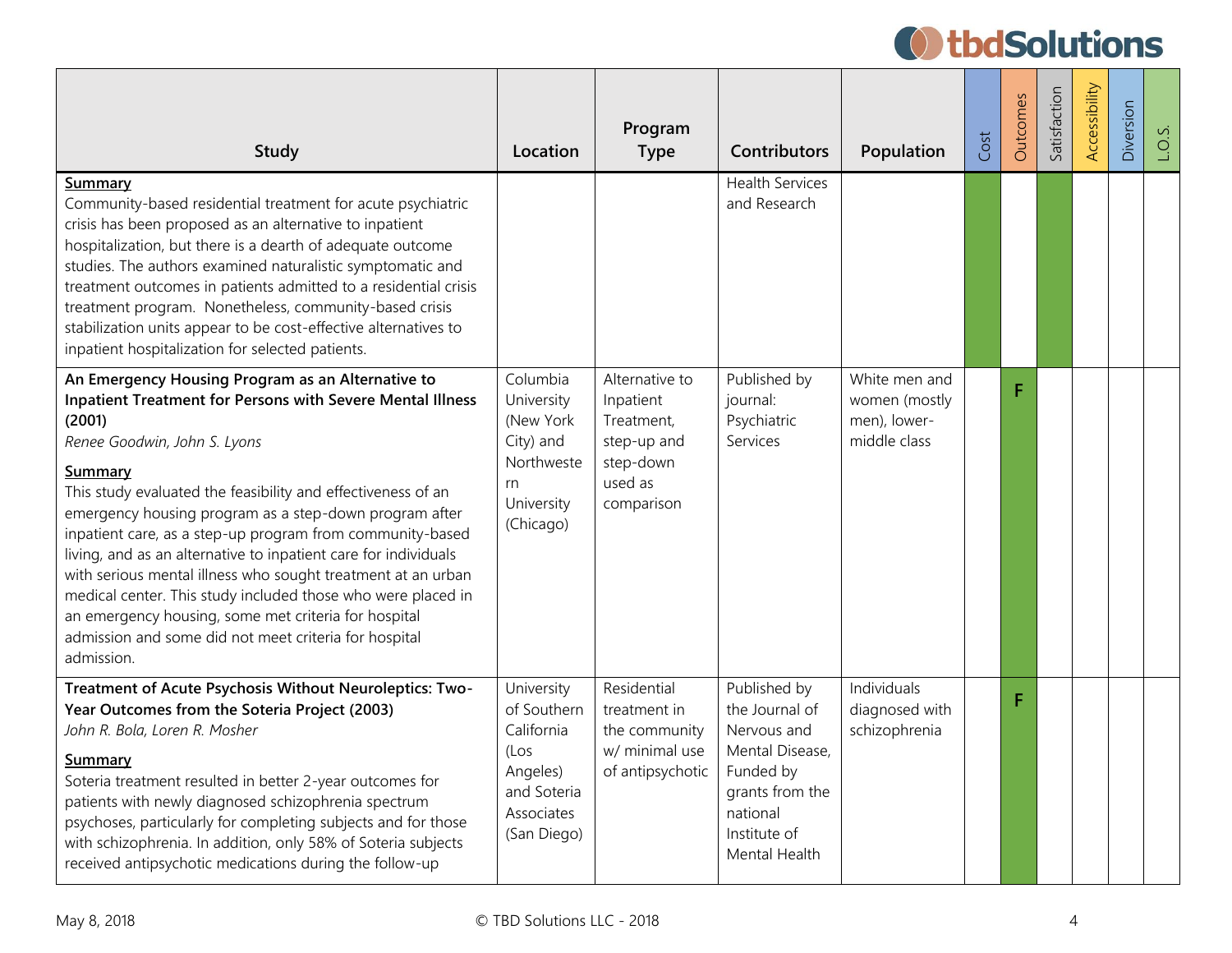| Study                                                                                                                                                                                                                                                                                                                                                                                                                                                                                                                                                                                                                                                                                                                                                                  | Location                          | Program<br><b>Type</b>            | <b>Contributors</b>                                                    | Population                  | Cost | Outcomes | Satisfaction | Accessibility | Diversion | LO.S. |
|------------------------------------------------------------------------------------------------------------------------------------------------------------------------------------------------------------------------------------------------------------------------------------------------------------------------------------------------------------------------------------------------------------------------------------------------------------------------------------------------------------------------------------------------------------------------------------------------------------------------------------------------------------------------------------------------------------------------------------------------------------------------|-----------------------------------|-----------------------------------|------------------------------------------------------------------------|-----------------------------|------|----------|--------------|---------------|-----------|-------|
| period, and only 19% were continuously maintained on<br>antipsychotic medications.                                                                                                                                                                                                                                                                                                                                                                                                                                                                                                                                                                                                                                                                                     |                                   |                                   |                                                                        |                             |      |          |              |               |           |       |
| <b>Crisis Residential Programs</b><br>California Mental Health Planning Counsel<br>Summary<br>Crisis residential programs reduce unnecessary stays in<br>psychiatric hospitals, reduce the number and expense of<br>emergency room visits, and divert inappropriate incarcerations<br>while producing the same, or superior outcomes to those of<br>institutionalized care. As the costs for inpatient treatment<br>continue to rise, the need to expand an appropriate array of<br>acute treatment settings becomes more urgent. State and<br>county mental health systems should encourage and support<br>alternatives to costly institutionalization and improve the<br>continuum of care to better serve individuals experiencing an<br>acute psychiatric episode. | Sacramento<br>, CA                | Crisis<br>residential<br>programs | Published by<br>the California<br>Mental Health<br>Planning<br>Council |                             | F    | F        |              | F.            |           | F     |
| Community psychiatry without Mental Hospitals-The Italian<br>Experience: A Review (1985)<br>Michele Tansella<br><b>Summary</b><br>This article talks about the transition from hospital center<br>psychiatry to community-based psychiatry in Italy. The study<br>covers three well-established psychiatric case registers. The<br>study also noted that studies of community-based care varied<br>because communities implemented care differently. In Italy,<br>Law 180 states that hospitalization should not be the first resort<br>to care.                                                                                                                                                                                                                       | University<br>of Verona,<br>Italy | Community<br>Psychiatry           | Published by<br>the Journal of<br>the Royal<br>Society of<br>Medicine  | People residing<br>in Italy |      |          |              | F.            |           |       |
| <b>Community Residential and Partial Hospital Care: Low-Cost</b><br>Alternative Systems in the Spectrum of Care (1994)<br>Richard D. Budson<br>Summary                                                                                                                                                                                                                                                                                                                                                                                                                                                                                                                                                                                                                 | Belmont,<br>MA                    | Community<br>Residential<br>Care  | Published by<br>the Psychiatric<br>Quarterly                           |                             |      |          |              | E.            |           | F     |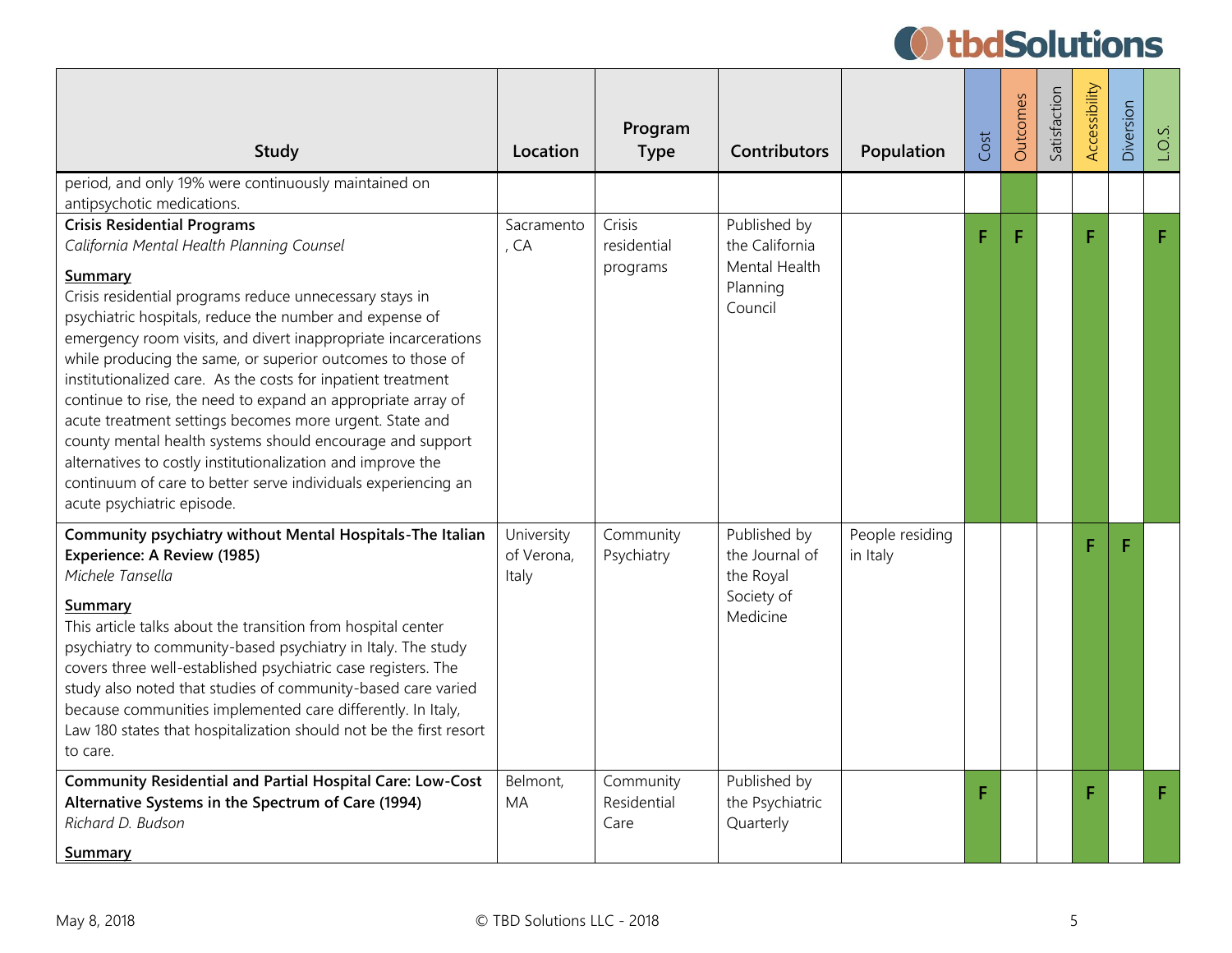| <b>Study</b>                                                                                                                                                                                                                                                                                                                                                                                                                                                                                                                                                                                                                                                                                          | Location                 | Program<br><b>Type</b>                                      | Contributors                                                                                                                                                   | Population                                            | Cost | Outcomes                | Satisfaction | Accessibility | Diversion    | $\overline{O}$ |
|-------------------------------------------------------------------------------------------------------------------------------------------------------------------------------------------------------------------------------------------------------------------------------------------------------------------------------------------------------------------------------------------------------------------------------------------------------------------------------------------------------------------------------------------------------------------------------------------------------------------------------------------------------------------------------------------------------|--------------------------|-------------------------------------------------------------|----------------------------------------------------------------------------------------------------------------------------------------------------------------|-------------------------------------------------------|------|-------------------------|--------------|---------------|--------------|----------------|
| The treatment of serious mental illness in private psychiatric<br>hospitals is under- going radical change. Instead of costly,<br>long-term inpatient hospitalization, low- cost alternatives are<br>emerging as a vital part of a new "system of care." These<br>alternatives include a range of community residences and<br>partial hospitalization. The creation of these facilities enables a<br>psychiatric hospital to meet the new health care economic<br>realities by containing the cost of treating the most seriously ill<br>patients. Simultaneously, these services provide more adequate<br>treatment for such patients and sustain a core value system of<br>clinical rehabilitation. |                          |                                                             |                                                                                                                                                                |                                                       |      |                         |              |               |              |                |
| Comparison of Outcomes of Acute care in Short-Term<br>Residential Treatment and Psychiatric Hospital Settings<br>(1999)<br>William B. Hawthorne, Elizabeth E. Green, James B. Lohr, Richard<br>Hough, Peggy G. Smith<br>Summary<br>The study compared the demographic and diagnostic<br>characteristics of clients and the outcomes of treatment in five<br>short-term acute residential treatment programs and two acute<br>hospital-based psychiatric programs.                                                                                                                                                                                                                                     | San Diego,<br>California | Short-Term<br>acute<br>residential<br>treatment<br>programs | Funded by San<br>Diego County<br>Mental Health<br>Services,<br>Community<br>Research<br>Foundation and<br>grants from the<br>Vista Hill<br>foundation          | White men and<br>women                                | Ë    | $\overline{\mathsf{S}}$ |              |               | $\mathsf{S}$ | U              |
| Cost and Cost-Effectiveness of Hospital vs Residential Crisis<br><b>Care for Patients Who Have Severe Serious Mental Illness</b><br>(2002)<br>Wayne S. Fenton, Jeffry S. Hoch, James M. Herrell, Loren Mosher,<br>Liza Dixon<br>Summary<br>This study evaluates the cost and cost-effectiveness of a<br>residential crisis program compared with treatment received in<br>a general hospital psychiatric unit for patients who have serious<br>mental illness in need of hospital-level care and who are willing<br>to accept voluntary treatment.                                                                                                                                                    | Bethesda,<br>MD          | Residential<br>Crisis Program                               | Published by<br>the Arch Gen<br>Psychiatry,<br>American<br>Medical<br>Association,<br>Grant funded<br>by the<br>Community<br>Support<br>Program,<br>Center for | White men and<br>women, 32%<br>nonwhite<br>population | F    | $\overline{\mathsf{S}}$ |              |               |              | F              |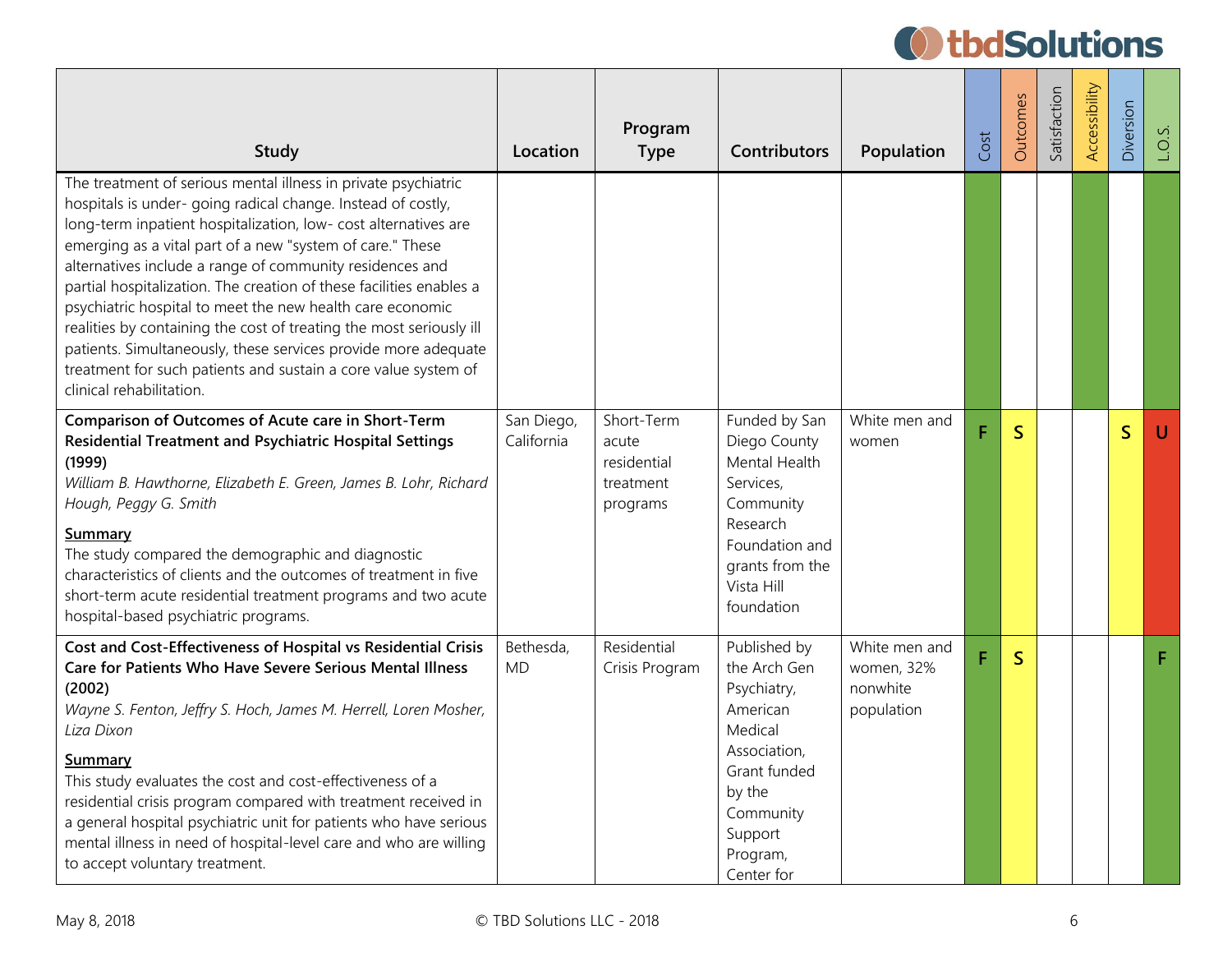| <b>Study</b>                                                                                                                                                                                                                                                                                                                                                                                                                                                                                                                                                                                                                                                                                                                                                                                                                                                                                                                            | Location        | Program<br><b>Type</b>                                          | <b>Contributors</b>                                                                                                                                                                                                                                                    | Population | Cost | Outcomes | Satisfaction | Accessibility | Diversion | $\overline{O}$ |
|-----------------------------------------------------------------------------------------------------------------------------------------------------------------------------------------------------------------------------------------------------------------------------------------------------------------------------------------------------------------------------------------------------------------------------------------------------------------------------------------------------------------------------------------------------------------------------------------------------------------------------------------------------------------------------------------------------------------------------------------------------------------------------------------------------------------------------------------------------------------------------------------------------------------------------------------|-----------------|-----------------------------------------------------------------|------------------------------------------------------------------------------------------------------------------------------------------------------------------------------------------------------------------------------------------------------------------------|------------|------|----------|--------------|---------------|-----------|----------------|
| Crisis Intervention Alternatives to Hospitalization: Why So<br>Few? (1985)<br>David J. Rissmeyer<br>Summary<br>Research has shown that psychiatric hospitalization can be<br>detrimental to patients. In an effort to combat the institutional<br>syndrome, a number of community-based alternative<br>stabilization programs have been developed. Studies have<br>shown that these programs can be preferable to hospitals. In<br>this overview article, the author will describe the common<br>treatment elements of both hospitals and alternatives as well as<br>contrast the settings of each in an effort to explain the<br>seemingly greater value of alternative programs. Finally, the<br>author will discuss some possible reasons for the continuing<br>high populations in state hospitals and relatively small numbers<br>of community-based alternatives.<br>Article compares models of hospital use of medical model vs. | Staunton,<br>VA | Community-<br>Based<br>Alternative<br>Stabilization<br>programs | Mental Health<br>Services,<br>Substance<br>abuse, and<br>mental Health<br>Services<br>Administration,<br>and The<br>Natural<br>Sciences and<br>Engineering<br>Council of<br>Canada,<br>Ottawa,<br>Ontario<br>Published by<br>Psychosocial<br>Rehabilitation<br>Journal |            |      |          | F            |               |           |                |
| CRU's emphasis on psychosocial model. The article explains<br>how there was a financial default to psychiatric hospitals which                                                                                                                                                                                                                                                                                                                                                                                                                                                                                                                                                                                                                                                                                                                                                                                                          |                 |                                                                 |                                                                                                                                                                                                                                                                        |            |      |          |              |               |           |                |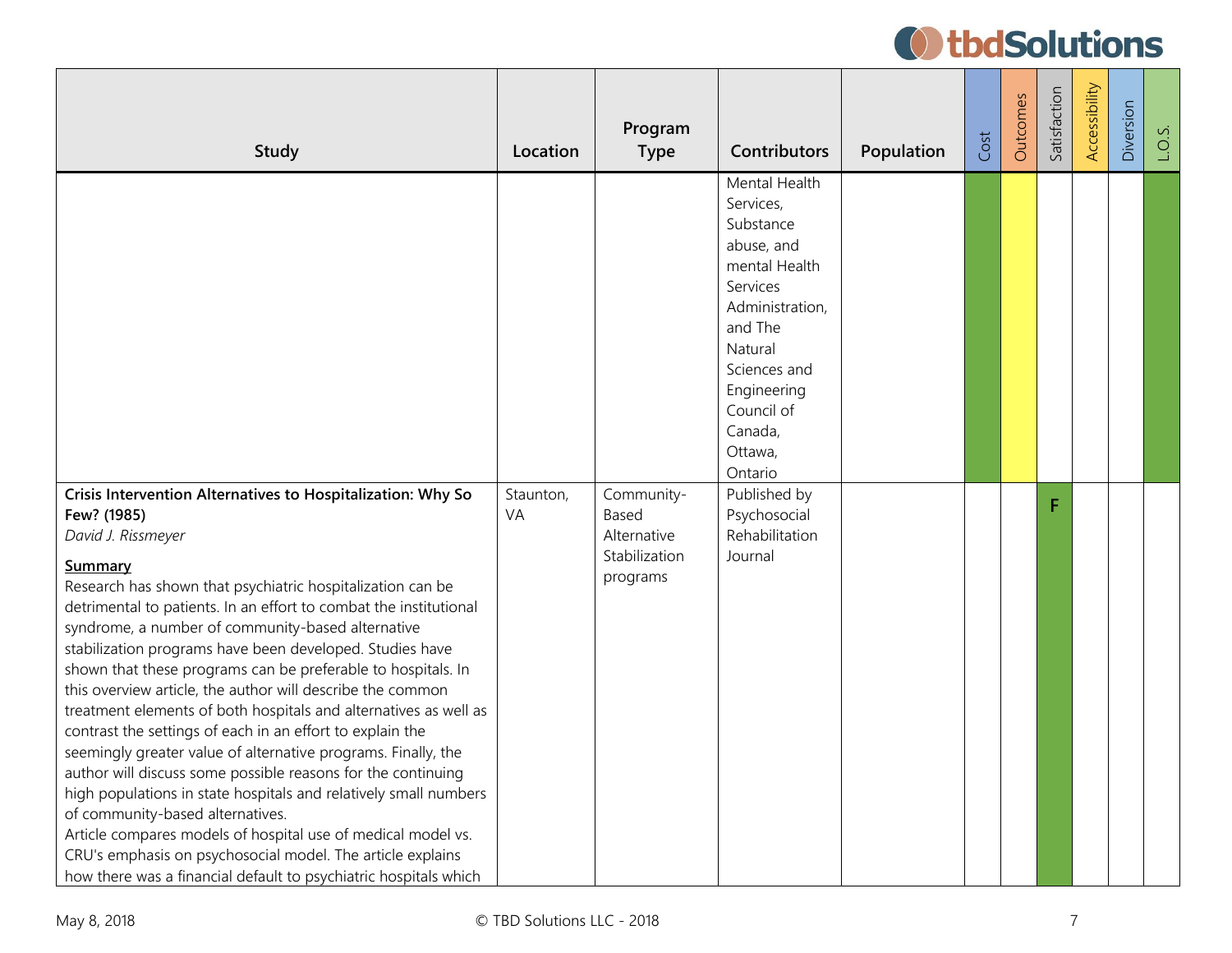| Study                                                                                                                                                                                                                                                                                                                                                                                                                                                                                                                                                                                                                                                                                                                                                                                                                                                                                            | Location          | Program<br><b>Type</b>           | <b>Contributors</b>                                                   | Population                                   | Cost         | Outcomes    | Satisfaction | Accessibility | Diversion | $\overline{O}$ |
|--------------------------------------------------------------------------------------------------------------------------------------------------------------------------------------------------------------------------------------------------------------------------------------------------------------------------------------------------------------------------------------------------------------------------------------------------------------------------------------------------------------------------------------------------------------------------------------------------------------------------------------------------------------------------------------------------------------------------------------------------------------------------------------------------------------------------------------------------------------------------------------------------|-------------------|----------------------------------|-----------------------------------------------------------------------|----------------------------------------------|--------------|-------------|--------------|---------------|-----------|----------------|
| creates a funnel towards the hospital instead of an alternative<br>setting.                                                                                                                                                                                                                                                                                                                                                                                                                                                                                                                                                                                                                                                                                                                                                                                                                      |                   |                                  |                                                                       |                                              |              |             |              |               |           |                |
| Residential alternatives to acute psychiatric hospital<br>admission: systematic review (2009)<br>Brynmore Lloyd-Evans, Mike Slade, Dorota Jagielska, Sonia<br>Johnson<br><b>Summary</b><br>Reducing use of hospital wards and improving their quality are<br>central aims of mental health service policy. However, no<br>comprehensive synthesis is available of evidence on residential<br>alternatives to standard acute psychiatric wards. More research<br>is needed to establish the effectiveness of service models and<br>target populations for residential alternatives to standard acute<br>wards. Community-based residential crisis services may provide<br>a feasible and acceptable alternative to hospital admission for<br>some people with acute mental illness.                                                                                                               | London, UK        | Residential<br>Alternatives      | Published by<br>The British<br>Journal of<br>Psychiatry               |                                              | F            | $\mathsf S$ | F            |               |           |                |
| A Randomized Trial of a Mental Health Consumer-Managed<br>Alterative to Civil Commitment for Acute Psychiatric Crisis<br>(2008)<br>Thomas K. Greenfield, Beth C. Stoneking, Keith Humphreys, Evan<br>Sundby, Jason Bond<br>Summary<br>This experiment compared the effectiveness of an unlocked,<br>mental health consumer-managed, crisis residential program<br>(CRP) to a locked, inpatient psychiatric facility (LIPF) for adults<br>civilly committed for severe psychiatric problems. Following<br>screening and informed consent, participants ( $n = 393$ ) were<br>randomized to the CRP or the LIPF and interviewed at baseline<br>and at 30-day, 6-month, and 1-year post admission. Outcomes<br>were costs, level of functioning, psychiatric symptoms, self-<br>esteem, enrichment, and service satisfaction. Treatment<br>outcomes were compared using hierarchical linear models. | Emeryville,<br>CA | Crisis<br>residential<br>program | Published by<br>the American<br>Journal of<br>Community<br>Psychology | Young, racially<br>diverse, men<br>and women | $\mathsf{S}$ | F           | F            |               |           |                |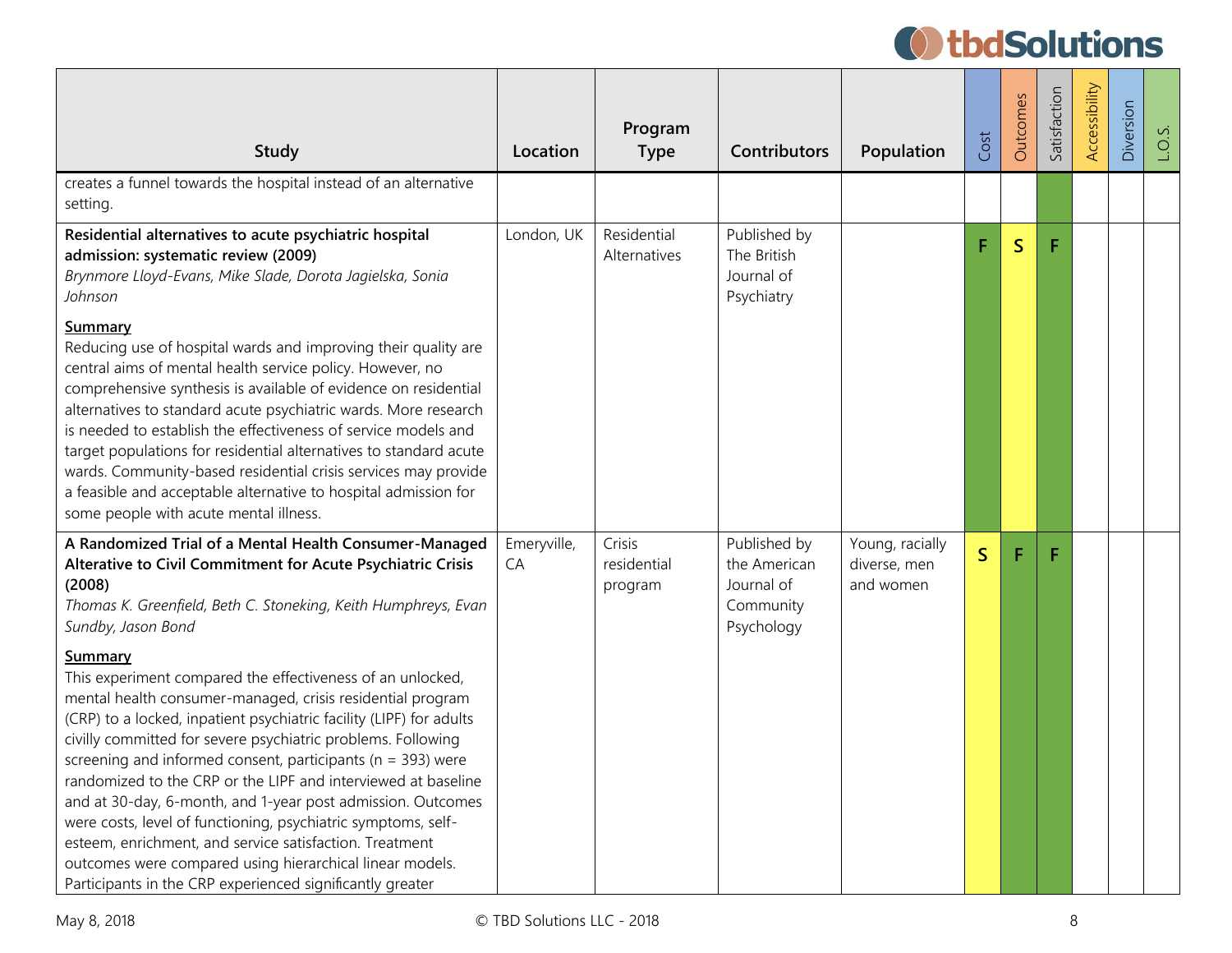| <b>Study</b>                                                                                                                                                                                                                                                                                                                                                                                                                                                                                                                                                                                                                                                                                                                                                                                               | Location                 | Program<br><b>Type</b>                                      | <b>Contributors</b>                                                                                                         | Population              | Cost | Outcomes | Satisfaction | Accessibility | Diversion               | LO <sub>S</sub> |
|------------------------------------------------------------------------------------------------------------------------------------------------------------------------------------------------------------------------------------------------------------------------------------------------------------------------------------------------------------------------------------------------------------------------------------------------------------------------------------------------------------------------------------------------------------------------------------------------------------------------------------------------------------------------------------------------------------------------------------------------------------------------------------------------------------|--------------------------|-------------------------------------------------------------|-----------------------------------------------------------------------------------------------------------------------------|-------------------------|------|----------|--------------|---------------|-------------------------|-----------------|
| improvement on interviewer-rated and self-reported<br>psychopathology than did participants in the LIPF condition;<br>service satisfaction was dramatically higher in the CRP<br>condition. CRP-style facilities are a viable alternative to<br>psychiatric hospitalization for many individuals facing civil<br>commitment                                                                                                                                                                                                                                                                                                                                                                                                                                                                                |                          |                                                             |                                                                                                                             |                         |      |          |              |               |                         |                 |
| A Randomized Trial of Short-Term Acute Residential<br>Treatment for Veteran (2005)<br>William B. Hawthorne, Elizabeth E. Green, Todd Gilmer, Piedad<br>Garcia, Richard L. Hough, Martin Lee, Linda Hammond, James B.<br>Lohr<br><b>Summary</b><br>A variety of alternatives to acute psychiatric hospital care have<br>been developed over the past several decades. including San<br>Diego's short-term acute residential treatment (START)<br>program, now comprising a certified and accredited network of<br>six facilities with a total of 75 beds. This study compared<br>outcomes, patient satisfaction, and episode costs for a sample<br>of 99 veterans who received acute care either at an inpatient<br>unit at a Department of Veterans Affairs (VA) hospital or at a<br><b>START</b> facility | San Diego,<br>California | Short-Term<br>acute<br>residential<br>treatment<br>programs | Grand funded<br>by Health<br>Services<br>Research and<br>Development<br>Service of the<br>Veterans Health<br>Administration | Mostly male<br>Veterans |      |          | F            |               | $\overline{\mathsf{S}}$ | $\mathsf{S}$    |
| In-patient and residential alternatives to standard acute<br>psychiatric wards in England (2009)<br>Sonia Johnson, Helen Gilbert, Brynmore Lloyd-Evans, David P.J.<br>Osborn, Jed Boardman, Morven Leese, Geoff Shepartd, Graham<br>Thornicroft, Mike Slade<br><b>Summary</b><br>The aims of this study were to identify all in-patient and<br>residential alternatives to standard acute psychiatric wards in<br>England, to develop a typology of such services and to<br>describe their distribution and clinical populations. Alternatives<br>to standard acute psychiatric wards represent an important, but<br>previously undocumented and unevaluated, sector of the                                                                                                                                | England                  | Residential<br>Alternatives                                 | National<br>Institute for<br>Health<br>Research<br>(NIHR) Service<br>Delivery and<br>Organisation<br>Programme              | White                   |      |          |              |               |                         |                 |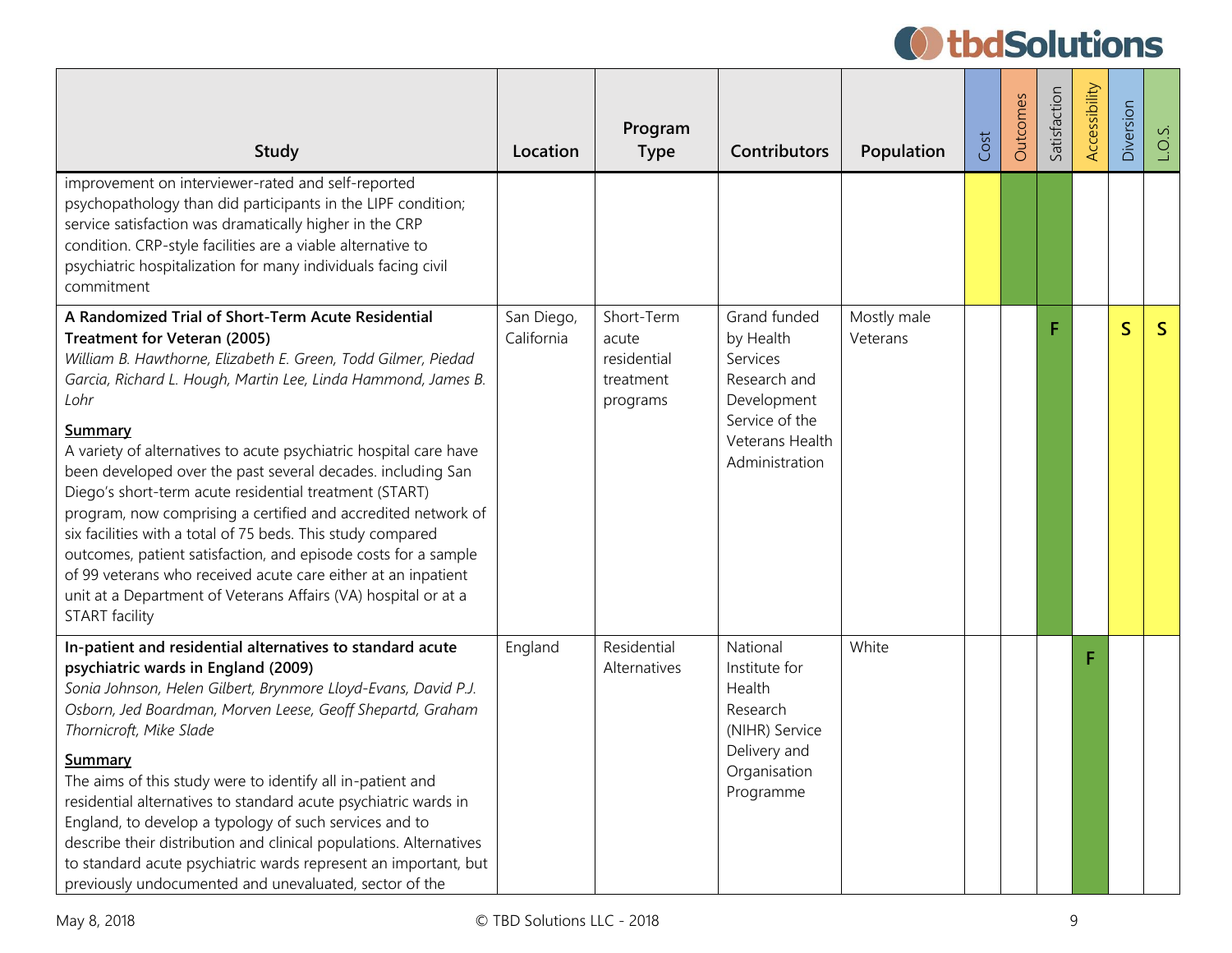| <b>Study</b>                                                                                                                                                                                                                                                                                                                                                                                                                                                                                                                                                                                                                                                                                                                                                                                                                                                                                                                                                                                                                                                                                                                                                                                                                                     | Location                | Program<br><b>Type</b> | <b>Contributors</b>                    | Population                                      | Cost | <b>Outcomes</b> | Satisfaction | Accessibility | Diversion | $\overline{O}$ |
|--------------------------------------------------------------------------------------------------------------------------------------------------------------------------------------------------------------------------------------------------------------------------------------------------------------------------------------------------------------------------------------------------------------------------------------------------------------------------------------------------------------------------------------------------------------------------------------------------------------------------------------------------------------------------------------------------------------------------------------------------------------------------------------------------------------------------------------------------------------------------------------------------------------------------------------------------------------------------------------------------------------------------------------------------------------------------------------------------------------------------------------------------------------------------------------------------------------------------------------------------|-------------------------|------------------------|----------------------------------------|-------------------------------------------------|------|-----------------|--------------|---------------|-----------|----------------|
| mental health economy. Further evidence is needed to assess<br>whether they can improve the quality of acute in-patient care.<br>The study describes the services offered in England but does<br>not discuss findings or comparisons to psychiatric hospitals.<br>Meaning, the study acknowledges the benefits of expanded<br>crisis continuum but does not offer exploratory research in how<br>crisis residential services compare to other settings.                                                                                                                                                                                                                                                                                                                                                                                                                                                                                                                                                                                                                                                                                                                                                                                          |                         |                        |                                        |                                                 |      |                 |              |               |           |                |
| Mental Hospitals and Alternative Care (1982)<br>Charles A. Kiesler                                                                                                                                                                                                                                                                                                                                                                                                                                                                                                                                                                                                                                                                                                                                                                                                                                                                                                                                                                                                                                                                                                                                                                               | Pittsburg,<br><b>PA</b> | Alternative<br>Care    | Published by<br>the American           | Varied between<br>studies                       | F    | $\mathsf{S}$    |              |               | F         |                |
| Summary<br>In spite of a national policy of deinstitutionalization and<br>outpatient care, the episodic rate of hospitalizing mental<br>patients has increased in the last 20 years. This article reviews<br>10 studies in which serious psychiatric patients were randomly<br>assigned to either inpatient care or some alternative mode of<br>outpatient care (non-institutionalization). In no case were the<br>outcomes of hospitalization more positive than alternative<br>treatment. Typically, the alternative care was more effective<br>regarding such outcome variables as psychiatric evaluation,<br>probability of subsequent employment, independent living<br>arrangements, and staying in school, as well as being decidedly<br>less expensive. In aggregate, the studies provide clear evidence<br>of the self-perpetuation of hospitalization in mental patients.<br>Hospitalized patients were more likely to be readmitted to the<br>hospital than were alternative care patients ever to be<br>admitted. Implications for non-institutionalization as public<br>policy seem clear. Various limitations of this work for policy<br>may be overcome by more extensive research oriented<br>specifically to the policy issues. |                         |                        | Psychologist                           |                                                 |      |                 |              |               |           |                |
| The cost of treatment of psychiatric emergencies: a<br>comparison of hospital and community services (1996)<br>S. Merson, P. Tyrer, D. Carlen, T. Johnson                                                                                                                                                                                                                                                                                                                                                                                                                                                                                                                                                                                                                                                                                                                                                                                                                                                                                                                                                                                                                                                                                        | London, UK              | Community<br>services  | Academic<br>Department of<br>Community | Mostly young<br>to middle aged,<br>single white | F    | S               |              |               |           |                |
| <b>Summary</b>                                                                                                                                                                                                                                                                                                                                                                                                                                                                                                                                                                                                                                                                                                                                                                                                                                                                                                                                                                                                                                                                                                                                                                                                                                   |                         |                        | Psychiatry, St.                        |                                                 |      |                 |              |               |           |                |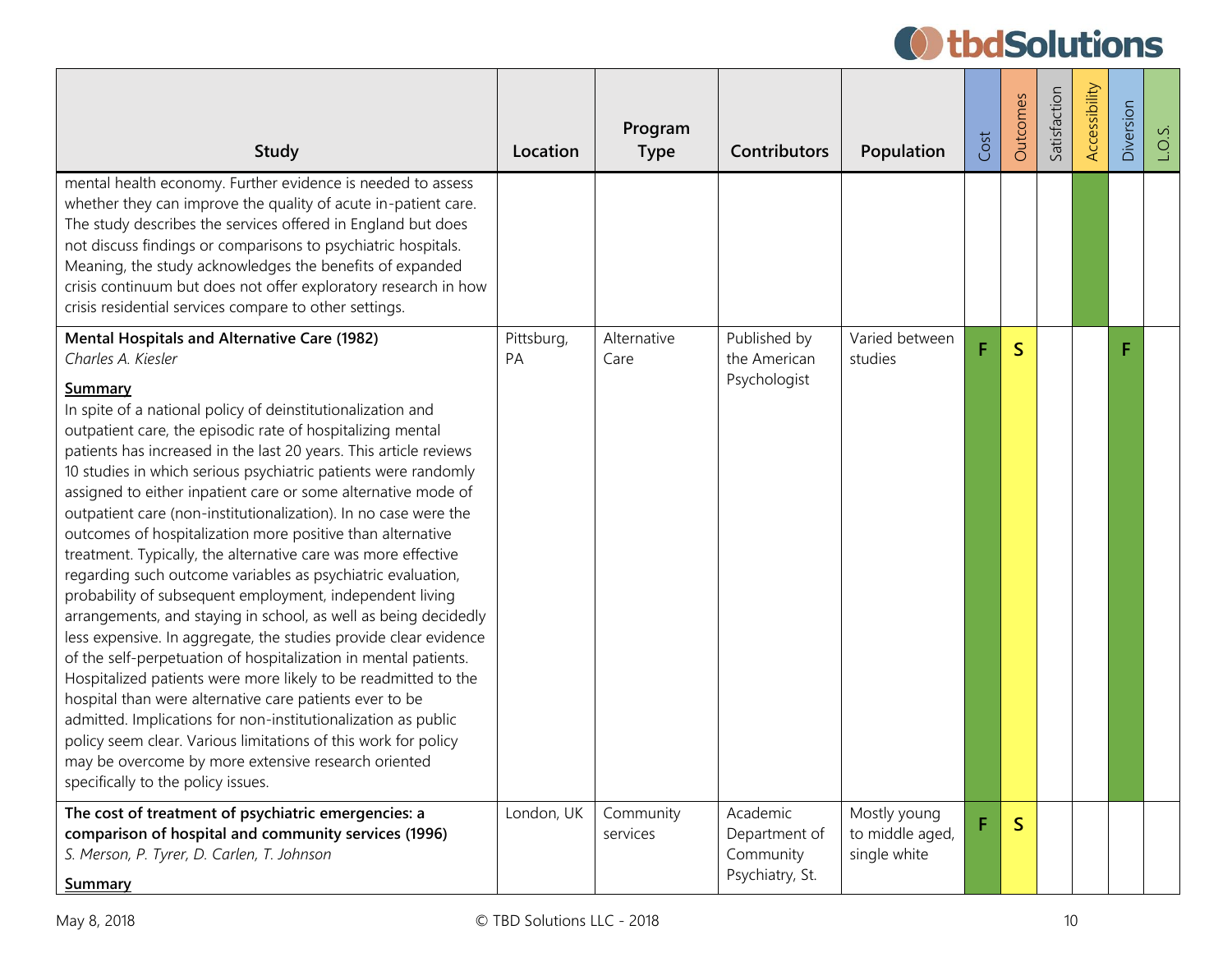| <b>Study</b>                                                                                                                                                                                                                                                                                                                                                                                                                                                                                                                                                                                                                                                                                                                                                                                                                                                                                                                                                                                                                                                                                         | Location  | Program<br><b>Type</b>                        | <b>Contributors</b>                                                         | Population                                                   | Cost | Outcomes     | Satisfaction            | Accessibility | Diversion | v.<br>$\overline{O}$ . |
|------------------------------------------------------------------------------------------------------------------------------------------------------------------------------------------------------------------------------------------------------------------------------------------------------------------------------------------------------------------------------------------------------------------------------------------------------------------------------------------------------------------------------------------------------------------------------------------------------------------------------------------------------------------------------------------------------------------------------------------------------------------------------------------------------------------------------------------------------------------------------------------------------------------------------------------------------------------------------------------------------------------------------------------------------------------------------------------------------|-----------|-----------------------------------------------|-----------------------------------------------------------------------------|--------------------------------------------------------------|------|--------------|-------------------------|---------------|-----------|------------------------|
| This study aimed to compare the costs of treatment by<br>community-based and hospital-based psychiatric services.<br>Their use of a range of items of service was recorded and<br>disaggregated costings of these items of service was<br>calculated. The use of non-psychiatric services was similar for<br>both groups, but the use of psychiatric services differed, with<br>the hospital group making greater use of in-patient beds and<br>the community group employing more frequent home-based<br>interventions. The total cost of treatment for the community<br>group was much lower than for the hospital group, although<br>the median patient cost was 50% higher in the community<br>group, and a greater portion of the community expenditure<br>was due to failed contacts. Taken together with clinical<br>outcome, which showed no advantages for the hospital-based<br>service over the community-based service, our findings suggest<br>that this form of community psychiatry service is a cost-<br>efficient alternative to hospital-based care for this group of<br>patients. |           |                                               | Mary's Hospital<br>Medical school<br>and St. Charles<br>Hospital<br>London, | women. Varied<br>population                                  |      |              |                         |               |           |                        |
| <b>Guest Experiences of Maytree During and After Their Stay</b><br>(2012)<br>Stephen Briggs, Hannah Linford, Anna Harvey<br><b>Summary</b><br>The study was designed to measure the quest experience while<br>staying at the Maytree. Data was mixed between quantitative<br>and qualitative interviews. The Maytree found favorable<br>experiences at the Maytree. Most participants had reduced<br>suicidality, and many had no longer suicidal feelings. Some<br>participants (14%) were still suicidal or had no change in their<br>suicidality.                                                                                                                                                                                                                                                                                                                                                                                                                                                                                                                                                 | <b>UK</b> | Overnight<br>Respite, single<br>service study | University of Ea<br>st London and<br>Tavistock Clinic,<br>UK                | Mostly females.<br>All participants<br>in Maytree<br>program |      | F            | F                       |               |           |                        |
| Randomized Trial of General Hospital and Residential<br>Alternative Care for Patients with Severe and Persistent<br>Mental Illness (1998)                                                                                                                                                                                                                                                                                                                                                                                                                                                                                                                                                                                                                                                                                                                                                                                                                                                                                                                                                            |           | Residential<br>Alternative<br>Care            | American<br>Journal<br>Psychiatry                                           | Mostly white<br>females                                      |      | $\mathsf{S}$ | $\overline{\mathsf{S}}$ |               |           | $\cup$                 |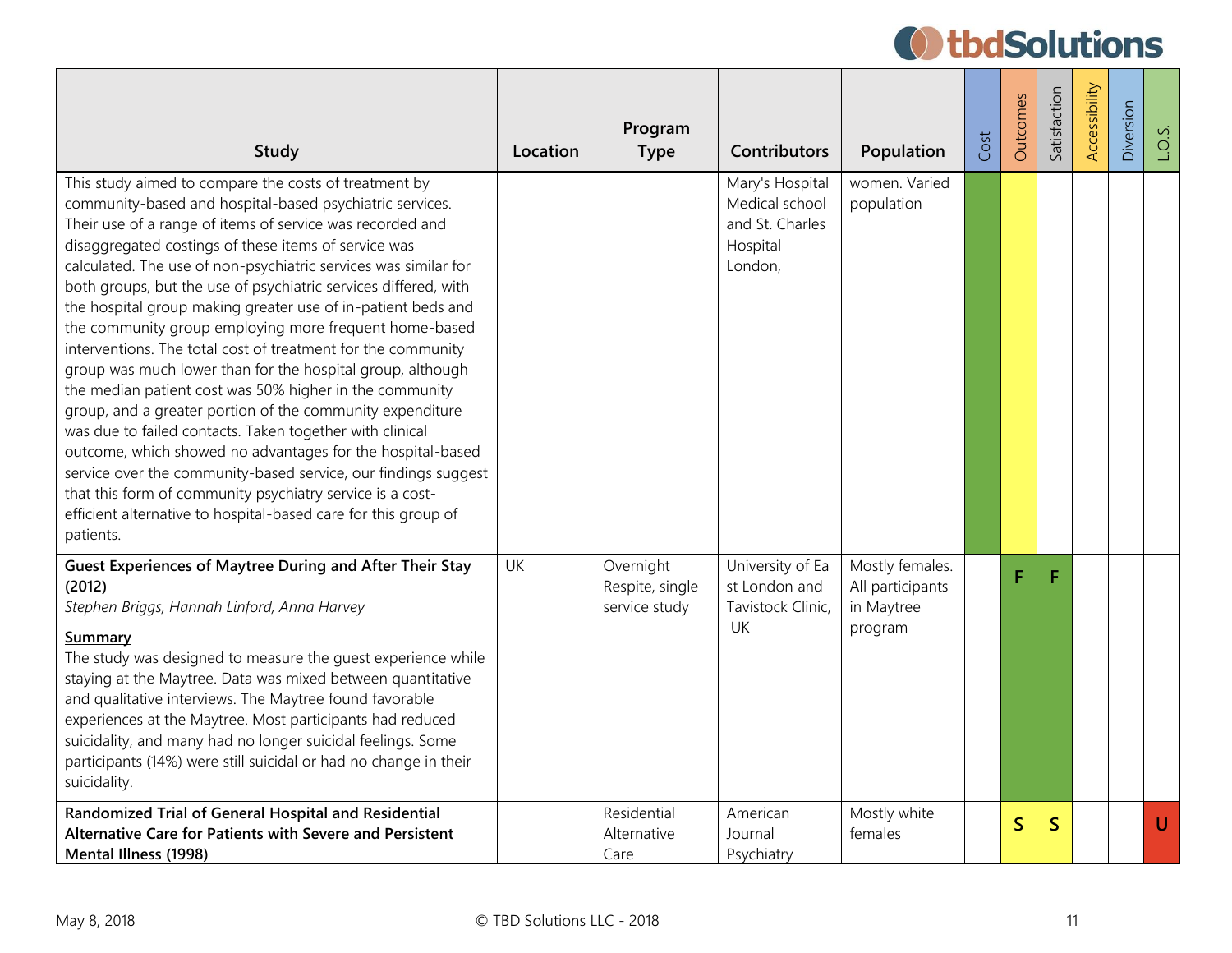| <b>Study</b>                                                                                                                                                                                                                                                                                                                                                                                                                                                                                                                                                                                                                                                                                                                                                                    | Location           | Program<br><b>Type</b>                                | <b>Contributors</b>                                  | Population | Cost | Outcomes     | Satisfaction | Accessibility | Diversion | $\overline{M}$<br>$\overline{O}$ . |
|---------------------------------------------------------------------------------------------------------------------------------------------------------------------------------------------------------------------------------------------------------------------------------------------------------------------------------------------------------------------------------------------------------------------------------------------------------------------------------------------------------------------------------------------------------------------------------------------------------------------------------------------------------------------------------------------------------------------------------------------------------------------------------|--------------------|-------------------------------------------------------|------------------------------------------------------|------------|------|--------------|--------------|---------------|-----------|------------------------------------|
| Wayne S. Fenton, Loren R. Mosher, James M. Herrell, Crystal R.<br>Blyler<br>Summary<br>The authors report a prospective randomized trial to test the<br>clinical effectiveness of a model of acute residential alternative<br>treatment for patients with persistent mental illness requiring<br>hospital-level care. Hospitalization is a frequent and high-cost<br>consequence of severe mental illness. For patients who do not<br>require intensive general medical intervention and are willing<br>to accept voluntary treatment, the alternative program model<br>studied provides outcomes comparable to those of hospital                                                                                                                                               |                    |                                                       |                                                      |            |      |              |              |               |           |                                    |
| care.<br>Residential Crisis Units. Are We Missing Out on A Good<br><b>Idea?</b> (2004)<br>Laura McCabe, Dale Butterill, Paula Goering<br>Summary<br>This paper reviews the RCU literature base and finds good<br>evidence of the ability of RCU's to function as alternatives to<br>hospitalization for many consumers with equivalent<br>effectiveness and for significantly less cost. Using two crisis<br>units as case examples as well as key informant interviews, this<br>paper explores factors affecting the lack of dissemination and<br>potential barriers to the growth of the CRU model. The two<br>units are the Seneca House and the Gerstein Centre. Other<br>research is used to explore the complexity of RCU's and the<br>political involvement behind them. | Toronto,<br>Canada | Short term<br>support,<br>Residential<br>Crisis Units | Canadian<br>Journal of<br>Community<br>Mental Health |            | F    | $\mathsf{S}$ | $\mathsf{S}$ |               |           |                                    |
| Deinstitutionalization of Psychiatric Patients, a Critical<br>Review Study (1981)<br>P Braun, G Kochansky, R Shapiro, S Greenburg, J Gudeman, S<br>Johnson, and M Shore<br>Summary                                                                                                                                                                                                                                                                                                                                                                                                                                                                                                                                                                                              |                    | Review of<br><b>Studies</b>                           | American<br>Journal<br>Psychiatry                    |            | F    |              |              |               |           |                                    |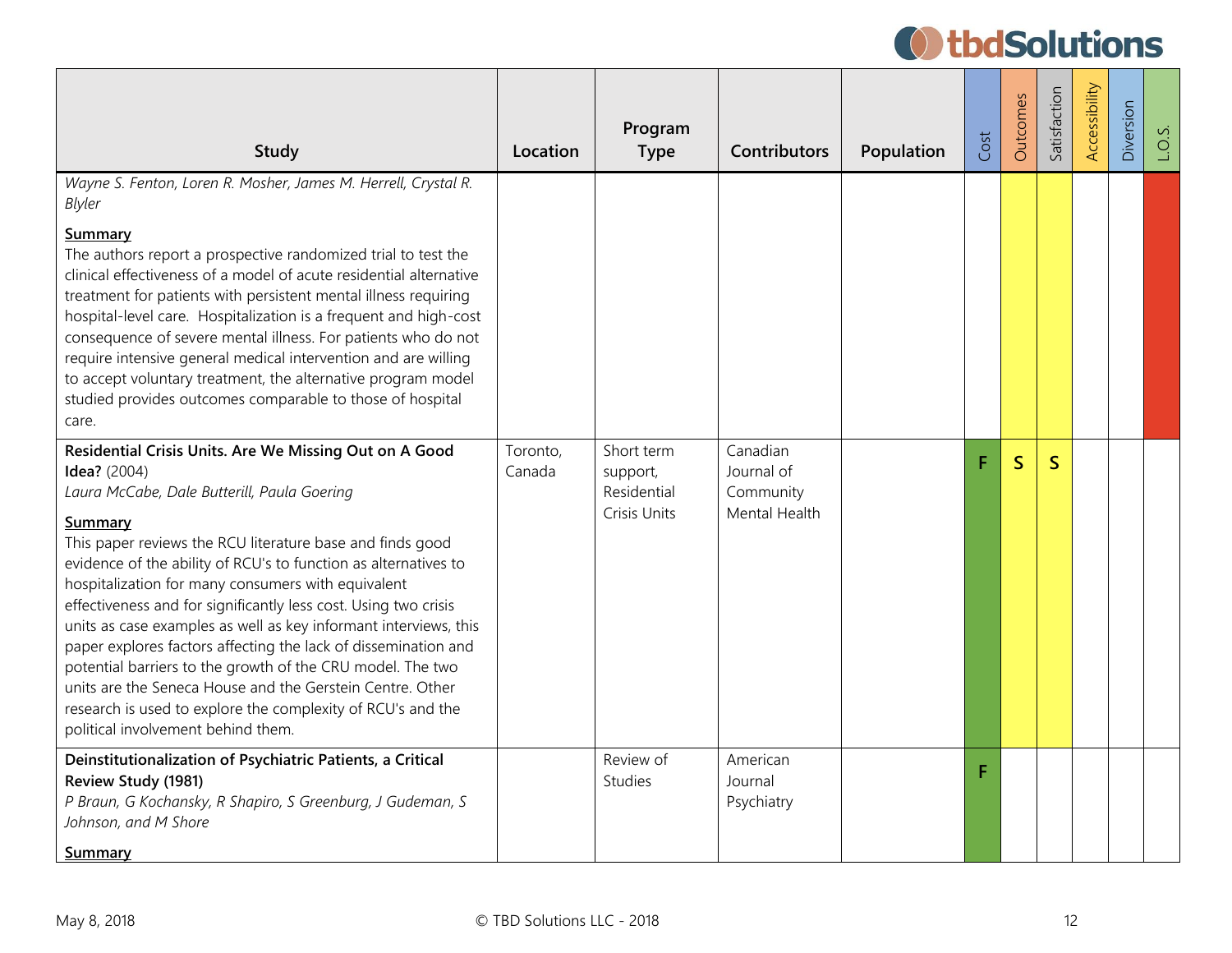| <b>Study</b>                                                                                                                                                                                                                                                                                                                                                                                                                                                                                                                                                                                                                                                                                                                                                                                                                                                                                                                                                                                                                                                                                                                                                                                                    | Location        | Program<br><b>Type</b>                         | <b>Contributors</b>                             | Population | Cost | Outcomes | Satisfaction | Accessibility | Diversion | n<br>$\overline{O}$ |
|-----------------------------------------------------------------------------------------------------------------------------------------------------------------------------------------------------------------------------------------------------------------------------------------------------------------------------------------------------------------------------------------------------------------------------------------------------------------------------------------------------------------------------------------------------------------------------------------------------------------------------------------------------------------------------------------------------------------------------------------------------------------------------------------------------------------------------------------------------------------------------------------------------------------------------------------------------------------------------------------------------------------------------------------------------------------------------------------------------------------------------------------------------------------------------------------------------------------|-----------------|------------------------------------------------|-------------------------------------------------|------------|------|----------|--------------|---------------|-----------|---------------------|
| The authors performed a critical review of experimental studies<br>on the outcomes for psychiatric patients of 1) alternatives to<br>hospital admission, 2) modifications of conventional<br>hospitalization, and 3) alternatives to continued long-term<br>hospitalization. Experimental alternatives to hospital care of<br>patients have led to psychiatric outcomes not different from<br>and occasionally superior to those of patients in control<br>groups. This conclusion is best supported for alternatives to<br>admission and for modifications of conventional<br>hospitalization.                                                                                                                                                                                                                                                                                                                                                                                                                                                                                                                                                                                                                 |                 |                                                |                                                 |            |      |          |              |               |           |                     |
| Cost-Effectiveness of Providing Insurance Benefits for<br>Posthospital Psychiatric Halfway House Stays (1990)<br>Coursey, R., Ward-Alexander, L., and Katz, B.<br>Summary<br>A model insurance benefit package for post- hospitalization<br>psychiatric halfway house care was developed and<br>administered to 32 hospitalized mentally ill persons. The<br>therapeutic and cost effectiveness of providing a 120-day<br>benefit package was examined over a 14-month<br>posthospitalization period This was compared with the<br>effectiveness of hospitalization benefits alone for the same<br>patients over the 42 months prior to halfway house ad-<br>mission. In terms of therapeutic efficacy, there was no<br>significant deterioration after hospitalization release in either<br>the symptom or behavioral coping scales, except for an<br>increase in somatization. Yearly hospital recidivism rates fell<br>from 79% to 29%, and the average yearly length of hospital<br>stay per patient fell from 83 days to 18 days. In terms of cost-<br>effectiveness, halfway house benefits saved the insurers 59% of<br>their hospitalization costs. The implications of these findings<br>are discussed | Maryland,<br>US | Post-hospital<br>psychiatric<br>halfway houses | <b>Blue Cross Blue</b><br>Shield of<br>Maryland |            |      |          |              |               |           |                     |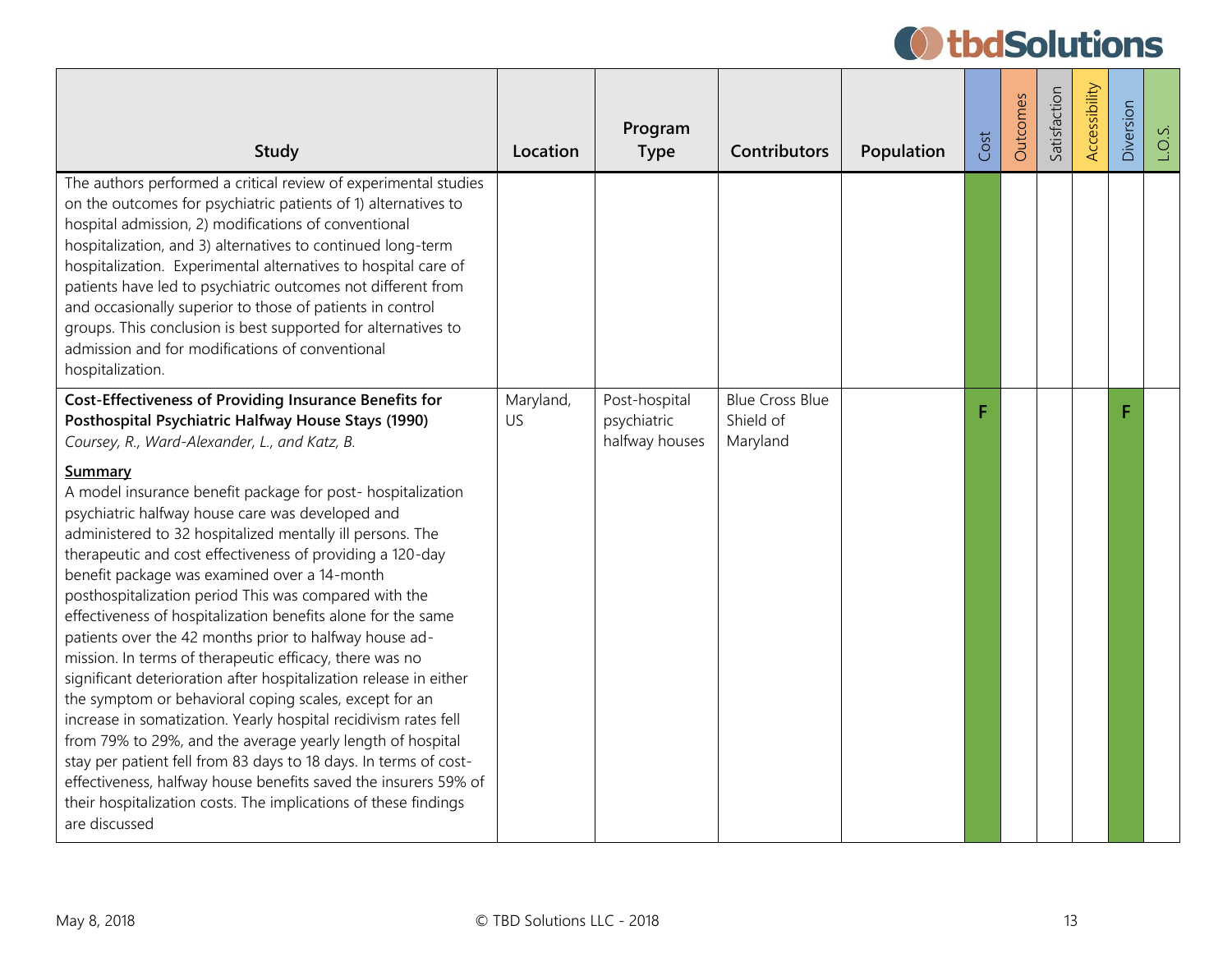| <b>Study</b>                                                                                                                                                                                                                                                                                                                                                                                                                                                                                                                                                                                                                                                                                                                                                                                             | Location                                            | Program<br><b>Type</b>                            | <b>Contributors</b>    | Population | Cost | Outcomes | Satisfaction | Accessibility | Diversion | $\overline{O}$ . |
|----------------------------------------------------------------------------------------------------------------------------------------------------------------------------------------------------------------------------------------------------------------------------------------------------------------------------------------------------------------------------------------------------------------------------------------------------------------------------------------------------------------------------------------------------------------------------------------------------------------------------------------------------------------------------------------------------------------------------------------------------------------------------------------------------------|-----------------------------------------------------|---------------------------------------------------|------------------------|------------|------|----------|--------------|---------------|-----------|------------------|
| The Relationship between Residential Treatment and<br>Supported Housing in a Community System of Services<br>(1990)<br>Fields, S.<br>Summary<br>A full range of residential treatment programs and the<br>widespread availability of affordable, permanent supported<br>housing are both essential elements of a fully delineated<br>system of community services for individuals with psychiatric<br>disabilities. Residential treatment programs are not housing<br>resources. Each level of residential treatment is designed to<br>prevent the use of institutional care for clients who would<br>otherwise remain in hospitals, skilled nursing facilities, or jails.<br>This article discusses the role of residential treatment services<br>in a system of care which includes supported housing. | San<br>Francisco<br>and Napa<br>counties,<br>CA, US | Residential<br>treatment<br>programs              | Progress<br>Foundation |            |      |          |              |               | F         |                  |
| The Growth and Specialization of Emergency Psychiatry<br>(1995)<br>Fields, S and Weisman, G.<br>Summary<br>This article reviews La Posada an alternative to psychiatric<br>hospitalization. It offers insight into the role of alternatives and<br>how they operate or provide care.                                                                                                                                                                                                                                                                                                                                                                                                                                                                                                                     | La Posada,<br>San<br>Francisco,<br>CA, US           | Alternatives to<br>psychiatric<br>hospitalization | Progress<br>Foundation |            | F    | F        |              |               | F         | F                |
| <b>Public and Professional Myths about Mental</b><br>Hospitalization: An Empirical Reassessment of Policy-<br><b>Related Beliefs (1982)</b><br>Keisler, C.<br>Summary<br>This article focuses on national data relevant to the following<br>questions: (a) To what extent is mental hospitalization<br>effective? (b) How many people are hospitalized for mental<br>disorders yearly? (c) Has the rate of mental hospitalization been<br>stable or rising in recent years? (d) What is the length of an                                                                                                                                                                                                                                                                                                 |                                                     | Psychiatric<br>Hospitals                          |                        |            | F    | S        |              |               |           |                  |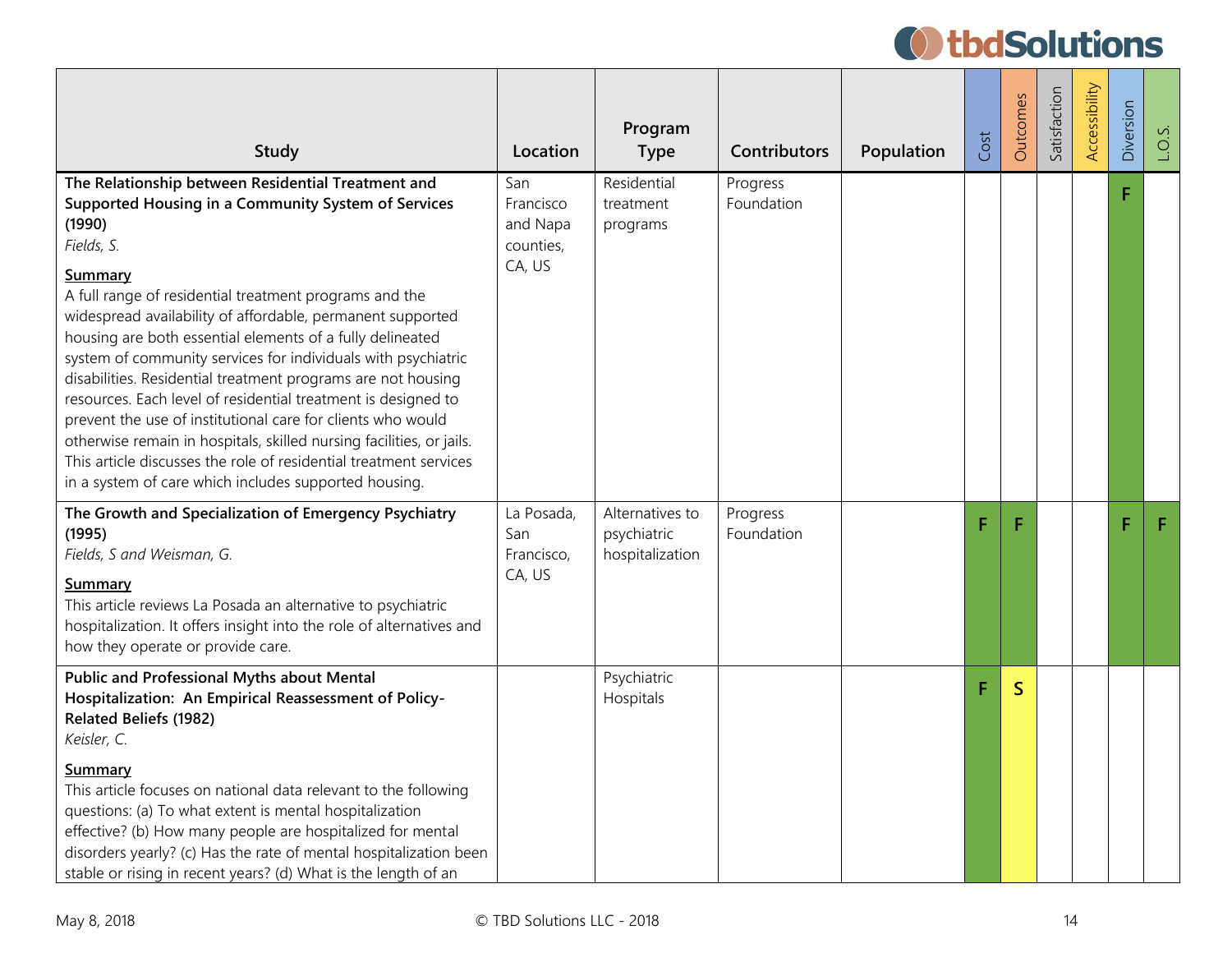| <b>Study</b>                                                                                                                                                                                                                                                                                                                                                                                                                                                                                                                                                                                                                                                             | Location             | Program<br><b>Type</b> | <b>Contributors</b> | Population                                                                 | Cost | Outcomes     | Satisfaction | Accessibility | Diversion    | $\overline{O}$ |
|--------------------------------------------------------------------------------------------------------------------------------------------------------------------------------------------------------------------------------------------------------------------------------------------------------------------------------------------------------------------------------------------------------------------------------------------------------------------------------------------------------------------------------------------------------------------------------------------------------------------------------------------------------------------------|----------------------|------------------------|---------------------|----------------------------------------------------------------------------|------|--------------|--------------|---------------|--------------|----------------|
| inpatient episode and is it changing? (e) Has the rate of<br>rehospitalization been rising? (f) What proportion of total<br>hospital days are for mental disorders? The article suggests<br>that a set of beliefs or myths about mental hospitalization<br>exists that is not supported by national data.<br>The article is an overview of hospital trends in the 1960s and<br>1970s. As for crisis residential, the article speaks on behalf of a<br>lack of a mh continuum of care. The article proposes that there<br>are successful alternative treatments. It was written before any<br>successful and comprehensive studies had been conducted on<br>alternatives. |                      |                        |                     |                                                                            |      |              |              |               |              |                |
| Alternatives to Psychiatric Hospitalization: Why has<br>Research Failed to be Translated into Practice? (1983)<br>Mosher, L.<br>Summary<br>This article reviews why the MH world has not attached itself to<br>crisis residential or hospital alternatives even if they have better<br>outcomes. The article would be good to use to understand<br>barriers in the 1980s to a transition into hospital alternatives.                                                                                                                                                                                                                                                     |                      |                        |                     |                                                                            | F    | $\mathsf{S}$ |              |               |              |                |
| <b>Community Residential Treatment for Schizophrenia: Two</b><br>Year Follow Up (1978)<br>Mosher, L. and Menn, A.<br>Summary<br>The study compares Soteria House, a nonmedical, psychosocial<br>program to short stay crisis oriented in patient service in a<br>CMHC. The main difference is the models used (non-medical<br>vs. medical) and the use of antipsychotic drugs (Soteria using<br>minimal drugs vs. control group having medications as primary<br>treatment).                                                                                                                                                                                             | Palo Alto,<br>CA, US | Soteria House          |                     | Young, newly<br>diagnosed,<br>unmarried,<br>patients with<br>Schizophrenia |      | F.           |              |               | $\mathsf{S}$ | $\mathsf{U}$   |
| Characteristics of non-professionals serving as primary<br>therapists for acute schizophrenics (1973)<br>Mosher, L., Reifman, A. and Menn, A.                                                                                                                                                                                                                                                                                                                                                                                                                                                                                                                            | California           | Soteria House          |                     |                                                                            |      | F.           |              |               |              |                |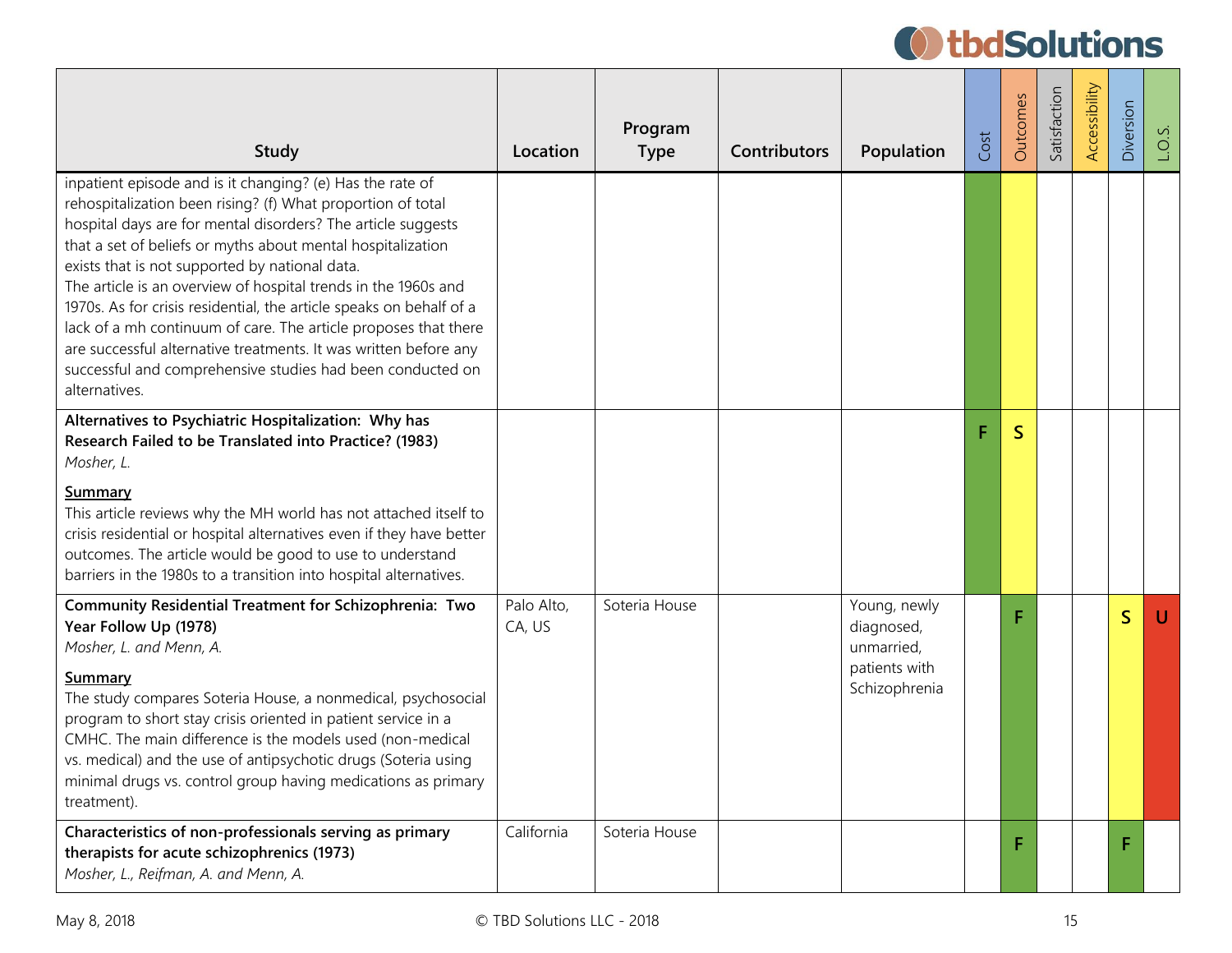| Study                                                                                                                                                                                                                                                                                                                                                                                                                                                     | Location             | Program<br><b>Type</b>            | <b>Contributors</b> | Population | Cost | Outcomes     | Satisfaction | Accessibility | Diversion   | LO <sub>S</sub> . |
|-----------------------------------------------------------------------------------------------------------------------------------------------------------------------------------------------------------------------------------------------------------------------------------------------------------------------------------------------------------------------------------------------------------------------------------------------------------|----------------------|-----------------------------------|---------------------|------------|------|--------------|--------------|---------------|-------------|-------------------|
| Summary<br>The authors of this article review the characteristics of staff<br>working at Soteria House, a community-based alternative to a<br>CMHC that serves consumers with Schizophrenia.                                                                                                                                                                                                                                                              |                      |                                   |                     |            |      |              |              |               |             |                   |
| Day Hospital/Crisis Respite Care versus Inpatient Care, Part<br>I: Clinical Outcomes. (1996)<br>Sledge, W., Tebes, J., Rakfeldt, J., Davidson, L., Lyons, L., and<br>Druss, B.                                                                                                                                                                                                                                                                            | New Haven,<br>CT, US | Day<br>Hospital/Crisis<br>Respite |                     |            |      | $\mathsf{S}$ |              |               | $\mathsf S$ |                   |
| Summary<br>The authors investigated the clinical feasibility and the<br>outcomes for patients of a program designed as an alternative<br>to acute hospitalization.                                                                                                                                                                                                                                                                                        |                      |                                   |                     |            |      |              |              |               |             |                   |
| Day Hospital/Crisis Respite Care Versus Inpatient Care, Part<br>II: Service Utilization and Costs (1996)<br>Sledge, W., Tebes, J., Wolff, N., and Helminiak, T.                                                                                                                                                                                                                                                                                           | New Haven,<br>CT, US | Day<br>Hospital/Crisis<br>Respite |                     |            | F    |              |              |               |             |                   |
| <b>Summary</b><br>The authors compared service utilization and cost for acutely ill<br>psychiatric patients treatment in a day hospital/crisis respite<br>program or in a hospital inpatient program.                                                                                                                                                                                                                                                     |                      |                                   |                     |            |      |              |              |               |             |                   |
| The Fairweather Mental Health Housing Model-A Peer<br><b>Supportive Environment: Implications for Psychiatric</b><br>Rehabilitation (2007)<br>Haertl, Kristine                                                                                                                                                                                                                                                                                            |                      | Peer Support                      |                     |            |      | F            | F            |               |             |                   |
| Summary<br>The Fairweather mental health housing model's basic tenets of<br>peer support, empowerment, community, and productive work<br>align well with recovery models. This article outlines the major<br>principles of the model, recent research, fidelity standards, and<br>outcomes supporting the model. A case site example is<br>presented, along with a discussion regarding implications for<br>future research and development of the model. |                      |                                   |                     |            |      |              |              |               |             |                   |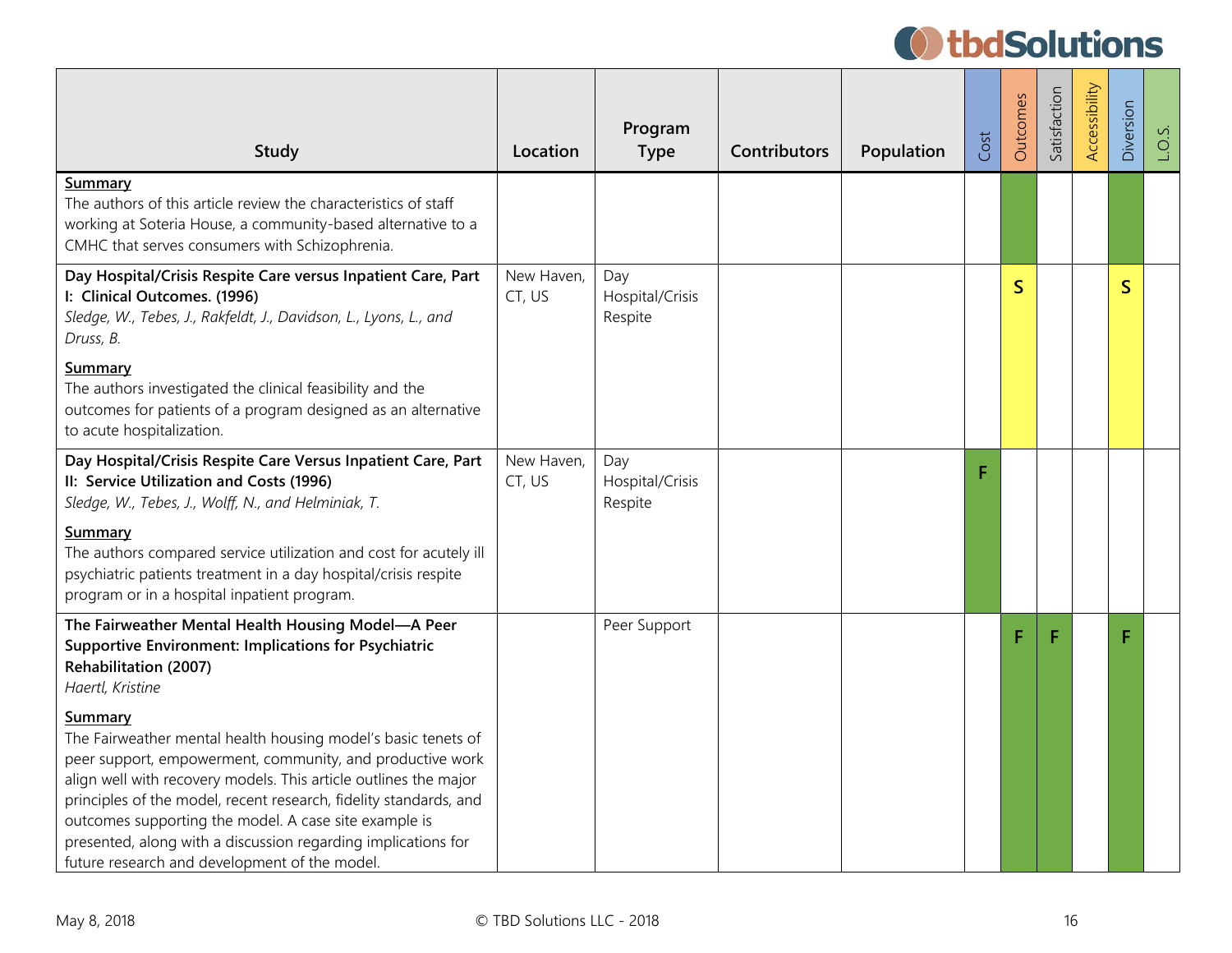| Study                                                                                                                                                                                                                                                                                                                                                          | Location  | Program<br><b>Type</b>                                      | <b>Contributors</b> | Population | Cost | Outcomes     | Satisfaction | Accessibility | Diversion | $\overline{O}$ |
|----------------------------------------------------------------------------------------------------------------------------------------------------------------------------------------------------------------------------------------------------------------------------------------------------------------------------------------------------------------|-----------|-------------------------------------------------------------|---------------------|------------|------|--------------|--------------|---------------|-----------|----------------|
| This article would be helpful to guide program development<br>using peers and the Fairweather model.                                                                                                                                                                                                                                                           |           |                                                             |                     |            |      |              |              |               |           |                |
| The Residential Care Alternative for the Acutely Psychotic<br><b>Patient (2011)</b><br>Lichtenberg, P                                                                                                                                                                                                                                                          |           | Alternatives to<br>Hospitalization                          |                     |            | F    | $\mathsf{S}$ |              |               |           |                |
| Summary<br>This article reviews history of MH policy and how its evolution<br>led to programs like Soteria. Various programs and their<br>histories are reviewed. Models differ from program to program<br>but all programs are alternatives to hospitalization. The<br>research is mostly a qualitative review of programs and their<br>models and histories. |           |                                                             |                     |            |      |              |              |               |           |                |
| Residential alternatives to acute in-patient care in England:<br>satisfaction, ward atmosphere and service user experiences<br>(2010)<br>Osborn, D., Lloyd-Evans, B., Johnson, S., Gilburt, H., Byford, S.,<br>Leese, M., Slade, M.                                                                                                                            | UK        | Alternatives to<br>in-patient<br>services                   |                     |            |      |              | F            |               |           |                |
| Summary<br>The authors in this study compared satisfaction and experience<br>of admission in residential alternative services and standard<br>services in England. Patient satisfaction, ward atmosphere and<br>perceived coercion were evaluated using validated measures.                                                                                    |           |                                                             |                     |            |      |              |              |               |           |                |
| Effectiveness and cost-effectiveness of admissions to<br>women's crisis houses compared with traditional psychiatric<br>wards: pilot patient -preference randomized controlled trial<br>(2010)<br>Howard, L., Flach, C., Leese, M., Byford, S., Killaspy, H., Cole, L.,<br>Betts, J., Sharac, J., Cutting, P., McNicholas, S., and Johnson, S.                 | <b>UK</b> | <b>Women's Crisis</b><br>Houses vs.<br>Psychiatric<br>wards |                     | Women      | F    | $\mathsf S$  | F            |               |           |                |
| Summary<br>The authors in this study examine the effectiveness and cost-<br>effectiveness of women's crisis houses using a patient-<br>preference randomized controlled trial of women presenting in                                                                                                                                                           |           |                                                             |                     |            |      |              |              |               |           |                |